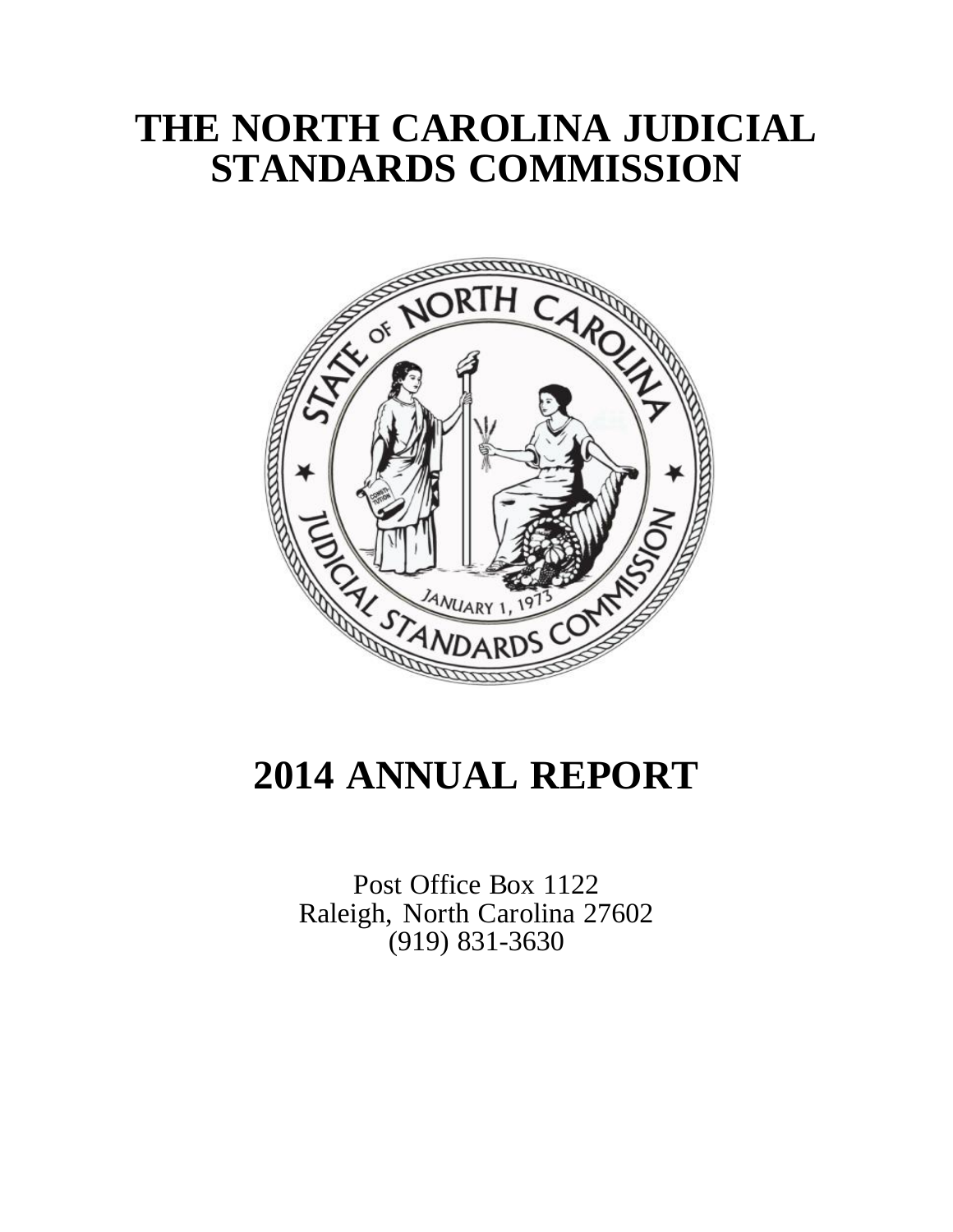# **CONTENTS**

# Page

| APPENDIX A - Past Members of the                                                               |
|------------------------------------------------------------------------------------------------|
| <b>APPENDIX B - Supreme Court Opinions Regarding Recommendations</b>                           |
| <b>APPENDIX C – Formal Advisory Opinions</b>                                                   |
| <b>APPENDIX D – Revised Rules</b>                                                              |
| This report provides statistical data of the activities of the Commission in 2014. For further |

<http://www.nccourts.org/Courts/CRS/Councils/JudicialStandards/Default.asp>

information please visit the Judicial Standards Commission's web site at: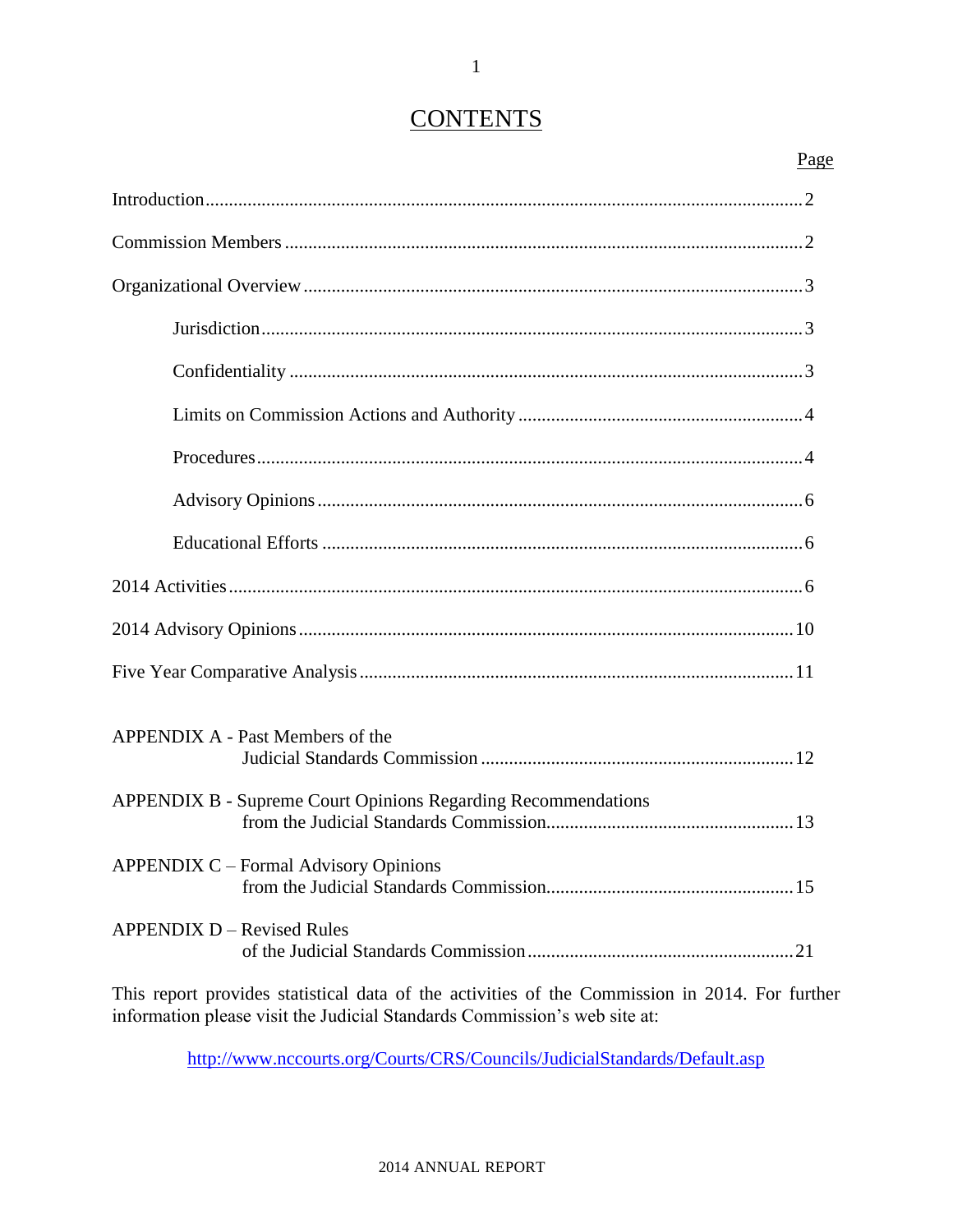#### 2

# **INTRODUCTION**

The North Carolina Judicial Standards Commission reviews and investigates allegations of misconduct or disability made against members of the North Carolina General Court of Justice and the North Carolina Industrial Commission. It advises judges and commissioners regarding their ethical obligations under the North Carolina Code of Judicial Conduct and, when necessary, makes recommendations to the North Carolina Supreme Court for disciplinary action against judges and commissioners when there is clear and compelling evidence of judicial misconduct. By working to increase awareness, on the part of both the judiciary and the public, as to ethical obligations of judges under the Code of Conduct, the Commission works to protect the integrity of the judiciary, to prevent conduct prejudicial to the administration of justice and to preserve public confidence in the state's courts.

#### **2014 COMMISSION MEMBERS**

The membership of the Commission consists of one Court of Appeals judge, who serves as the chairperson, two superior court judges, and two district court judges, each appointed by the Chief Justice of the Supreme Court; four members of the Bar, elected by the Council of The North Carolina State Bar; and four citizens who are neither judges, active or retired, nor attorneys, two appointed by the Governor, one appointed by the Speaker of the North Carolina House of Representatives and one appointed by the President Pro Tempore of the North Carolina Senate.

#### **The Honorable Wanda G. Bryant**

NC Court of Appeals Judge (Chair)

**The Honorable Tanya T. Wallace** NC Superior Court Judge (Vice-Chair)

**The Honorable Rebecca W. Blackmore** NC District Court Judge

> **Edward T. Hinson, Jr., Esq.** Attorney

**William H. Jones, Jr., Esq.** Attorney

**Mr. R. Wayne Troutman** Citizen

**Mr. Gregory H. Greene** Citizen

**The Honorable W. Douglas Parsons** NC Superior Court Judge (Vice-Chair)

**The Honorable Wayne L. Michael** NC District Court Judge

> **L.P. Hornthal, Jr., Esq.** Attorney

**Fred H. Moody, Jr., Esq.** Attorney

**Hon. Arthur B. Schools, Jr.** Citizen

**Ms. Lorraine G. Stephens** Citizen

*The Honorable Cy A. Grant (NC Superior Court Judge) and Honorable Alexander Lyerly (NC District Court Judge) also served partial terms in 2014.*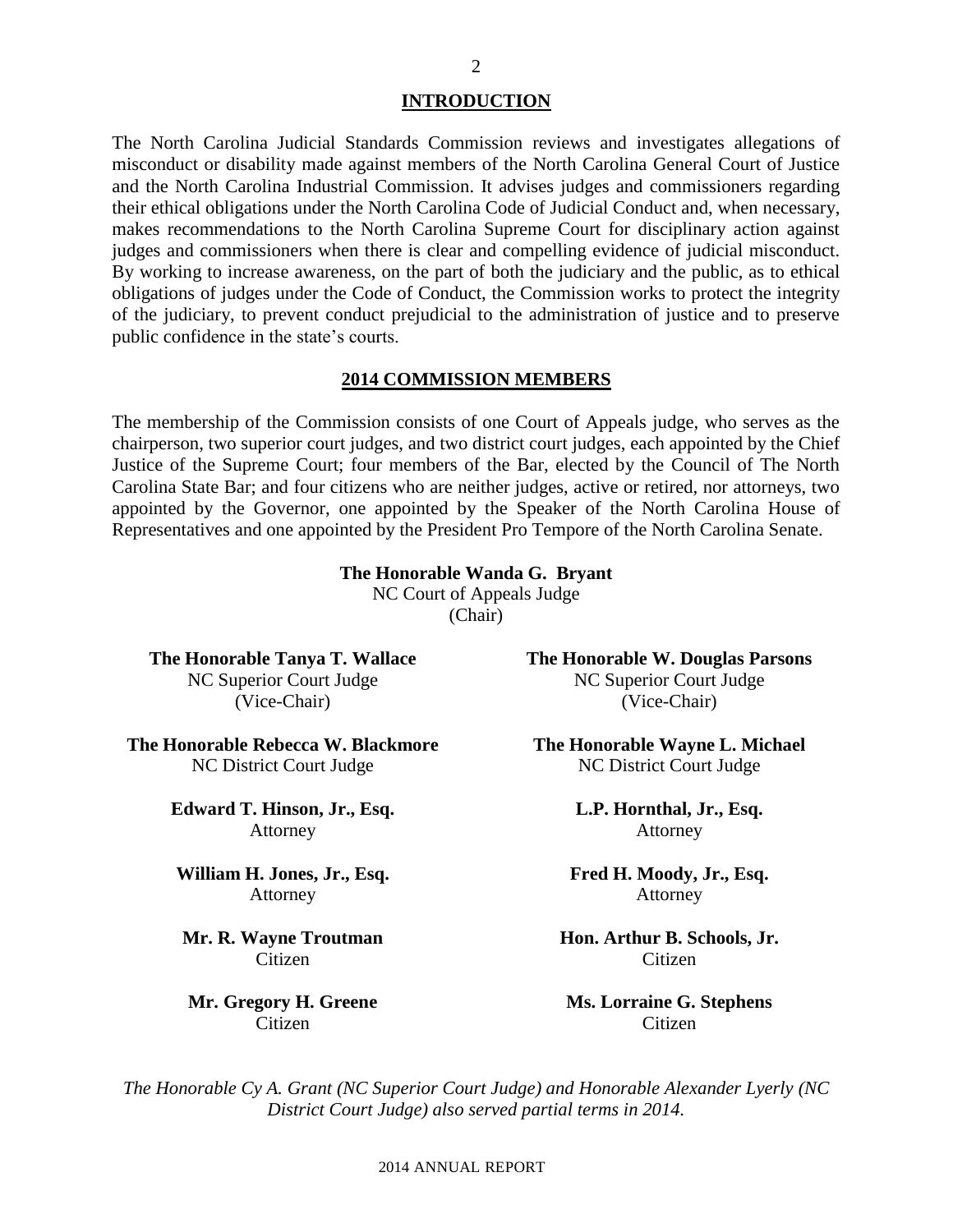# **ORGANIZATIONAL OVERVIEW**

# **Jurisdiction**

The Judicial Standards Commission was created in 1973 by virtue of an amendment to Article IV, Section 17 of the Constitution of North Carolina and the enactment of Article 30 of Chapter 7A of the General Statutes. North Carolina General Statute § 7A-374.1 establishes the Commission as the agency responsible "for the investigation and resolution of inquiries concerning the qualifications or conduct of any justice or judge of the General Court of Justice" and proscribes the procedure for the discipline of any judge or justice of the General Court of Justice. However, these procedures shall not affect the process for the impeachment of judges under the North Carolina Constitution, Article IV, Sections 4 and 17.

The Commission's jurisdiction was expanded in 2011 to include commissioners and deputy commissioners of the NC Industrial Commission by North Carolina General Statute §97.78.1.

The jurisdiction of the Commission, therefore, extends to over 500 judges, including justices of the North Carolina Supreme Court, judges of the North Carolina Court of Appeals, the North Carolina Superior Courts, and the North Carolina District Courts, emergency and recalled judges, as well as to the commissioners and deputy commissioners of the North Carolina Industrial Commission.

The Commission does not have any jurisdiction or authority, however, over the following officials often associated with the judiciary: district attorneys, assistant district attorneys, public defenders, clerks of court, magistrates, administrative law judges, private attorneys, law enforcement officers, or any other court room personnel. As a state agency, the Commission has no jurisdiction or authority over federal judges at any level.

# Confidentiality

All papers filed with the Commission, and all proceedings before the Commission, including any investigation that the Commission may make, are confidential. No person shall disclose information obtained from Commission proceedings or papers filed with or by the Commission. Those papers are not subject to disclosure under Chapter 132 of the North Carolina General Statutes, the Open Records law. Even after investigation, information about the complaint remains confidential under state law. Upon the issuance of an order for the public reprimand, censure, suspension, or removal of a judge by the Supreme Court, confidentiality ceases as to the pleadings, recommendation and record of the case.

Limited details about a case under investigation may be shared with the judge or the complainant in the course of the investigation, as allowed by the Rules of the Judicial Standards Commission. Other exceptions may exist under these rules for the Commission to alert the appropriate authorities in situations where confidentiality is waived by the judge or where there is an extenuating circumstance, such as the threat of imminent harm that can be prevented.

These confidentiality requirements do not prevent a citizen from discussing their grievances or experiences with others, only from sharing any information they have received from the Commission about their complaint with others.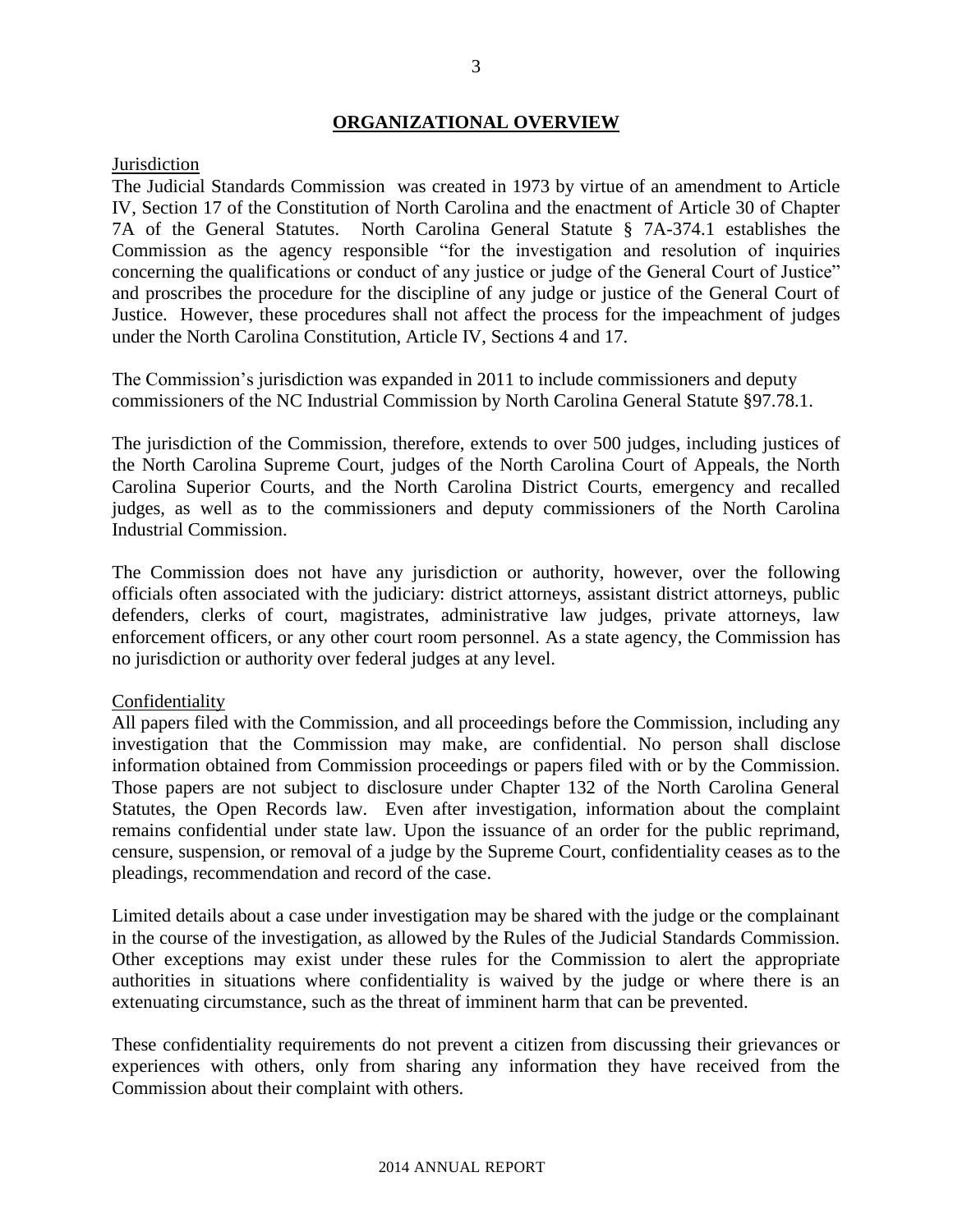Limits on Commission Action and Authority

The Commission is not a court. It has no power or authority to change any judge's ruling or to intervene in any litigation on behalf of a party, or to remove a judge from a case. The Commission cannot award anyone with compensation or restitution. The Commission cannot award changes of venue or reassign judges to a case. The Commission cannot prosecute criminal behavior and allegations of criminal behavior should be reported to the appropriate law enforcement authorities for investigation and prosecution. The mere filing of a complaint against a judge with the Commission does not mean that a judge is required to disqualify himself or herself from a case. The Commission cannot assign anyone a lawyer nor request nor require that specific attorneys be removed from a case. The Commission cannot rehear a case to determine whether or not the judge arrived at the correct verdict. Neither the Commission nor its staff can provide legal advice or make recommendations to citizens about legal services.

As the Commission is not a court, it will not typically investigate allegations of legal error, absent some other evidence of a judge's abuse of discretion. For example, the Commission will not typically investigate allegations that a judge improperly weighed or improperly excluded certain evidence, was too strict or lenient in sentencing, awarded custody to the wrong party, or believed perjured testimony. However, where another court of law has reviewed and confirmed that a judge has erred, and that such error was made in bad faith or was the result of an abuse of discretion, that determination may be submitted to the Commission as evidence to support allegations of misconduct.

In most cases, the Commission has no authority to take any disciplinary action against a judge that happened more than three years ago. This is not a limit on citizens and does not mean that citizens have up to three years to file a complaint against a judge with the Commission. What this means is that the Commission itself is limited and, by law, cannot initiate any disciplinary action against a judge that occurred more than three years ago. As the Commission cannot initiate disciplinary action against a judge without taking the time to review and investigate complaints, review court files, and interview witnesses, it is recommended that potential complainants not delay in filing a potential complaint, in order to allow sufficient time for the Commission to act. Where the complaint against a judge is for political misconduct, the time limits placed on the Commission are even more narrow, and the Commission may not act on most allegations of political misconduct more than three months after the alleged misconduct took place.

The Commission does have the same power as a trial court of the General Court of Justice in one very limited circumstance, in that it may punish those appearing before the Commission for contempt or for the refusal to obey lawful orders or process issued by the Commission.

# Procedures

The Commission receives and investigates written complaints of judicial misconduct or disability, institutes disciplinary proceedings, conducts hearings, and recommends appropriate disciplinary action to the North Carolina Supreme Court. No complaint form is currently required in order to make a written complaint to the Commission. A proper complaint should be typed or neatly printed, and should include the name of the judge, the date that the alleged misconduct occurred, details as to what happened, and if possible a court file number associated with the allegations if the misconduct is connected to a specific case and the names of any witnesses, along with their current contact information. The complainant should also include his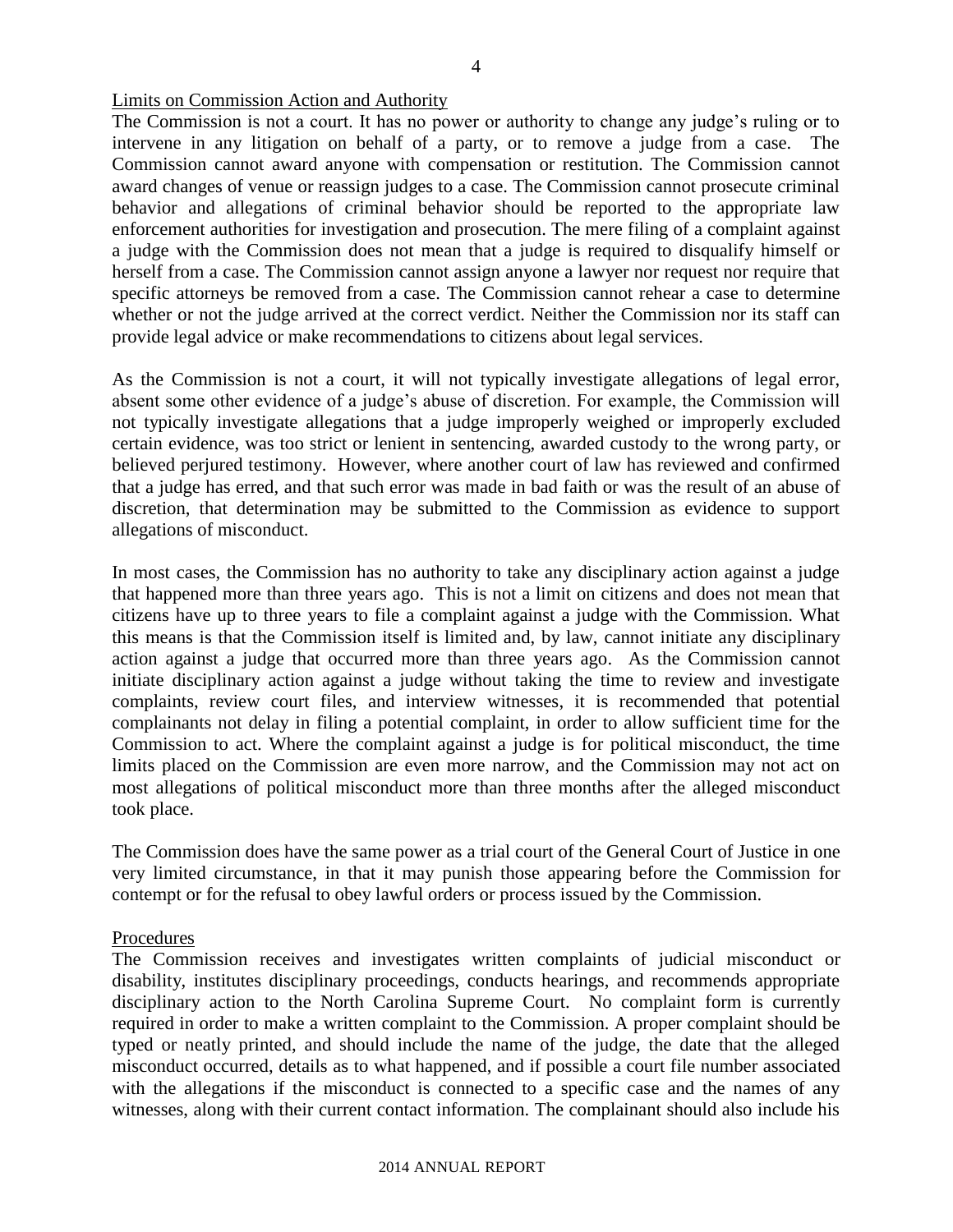or her name and a mailing address so that the Commission may communicate and respond confidentially. The Commission cannot accept complaints by telephone or email.

| Complaints should be sent to: | North Carolina Judicial Standards Commission |
|-------------------------------|----------------------------------------------|
|                               | Post Office Box 1122                         |
|                               | Raleigh, North Carolina, 27602-1122          |

During review of complaints, the Commission staff must find sufficient evidence of misconduct to show that there is probable cause that judicial misconduct took place. Judicial misconduct has been defined by the North Carolina Code of Judicial Conduct, but has been further defined by numerous binding decisions by the North Carolina Supreme Court. Thus, what may or may not appear to be misconduct under a plain reading of the language of the Code, might have been interpreted differently by the Supreme Court.

Examples of allegations that have typically resulted in investigation by the Commission include credible allegations of improper *ex parte* (one sided, without including the other party) communications between a judge and someone involved in a case, acting on a case despite a clear conflict of interest, clear displays of rude, inappropriate language and behavior such as racist or sexist remarks, neglect of cases resulting in unjustified delays in providing written orders in cases, the abuse of the judicial office for the personal gain of the judge or other private interests, financial improprieties, and serious personal misconduct by the judge of a criminal nature.

Complaints that are unlikely to proceed past initial review typically involved allegations that fall into one of these categories: (1) are frivolous or unfounded, (2) merely state the dissatisfaction with a judge's ruling, (3) is based on the complainant's misunderstanding of the judicial process, the proper role of the court, the extent of a judge's authority, or some other error that is actually a misunderstanding by the complainant about the law, such that no actual error exists, (4) are based entirely on some alternative, discredited legal theory challenging the court's or government's jurisdiction over the complainant.

Other times, complaints may raise legitimate grievances over an incident that are outside of the Commission's authority, such as when: (1) an incident occurred too long ago for the Commission to act, (2) the judge made a clear legal error, but there is insufficient evidence that the error was made in bad faith or as the result of misconduct, (3) there is no viable way to obtain credible evidence to support an allegation, or (4) the alleged conduct, though concerning or improper, was not a serious violation of the Code of Judicial Conduct. In such case, the Commission may not be able to proceed after review.

The Commission itself cannot publically discipline a judge. It functions to aid in determining whether a justice or judge is unfit or unsuitable, and it is for the Supreme Court to actually assess the disciplinary sanctions provided in North Carolina General Statute §7A-376.

The Commission may issue private disciplinary warnings or letters of caution to judges where it has discovered conduct in violation of the Code of Judicial Conduct that requires a judge's immediate attention but that does not meet the requirements necessary to make a recommendation of discipline to the Supreme Court.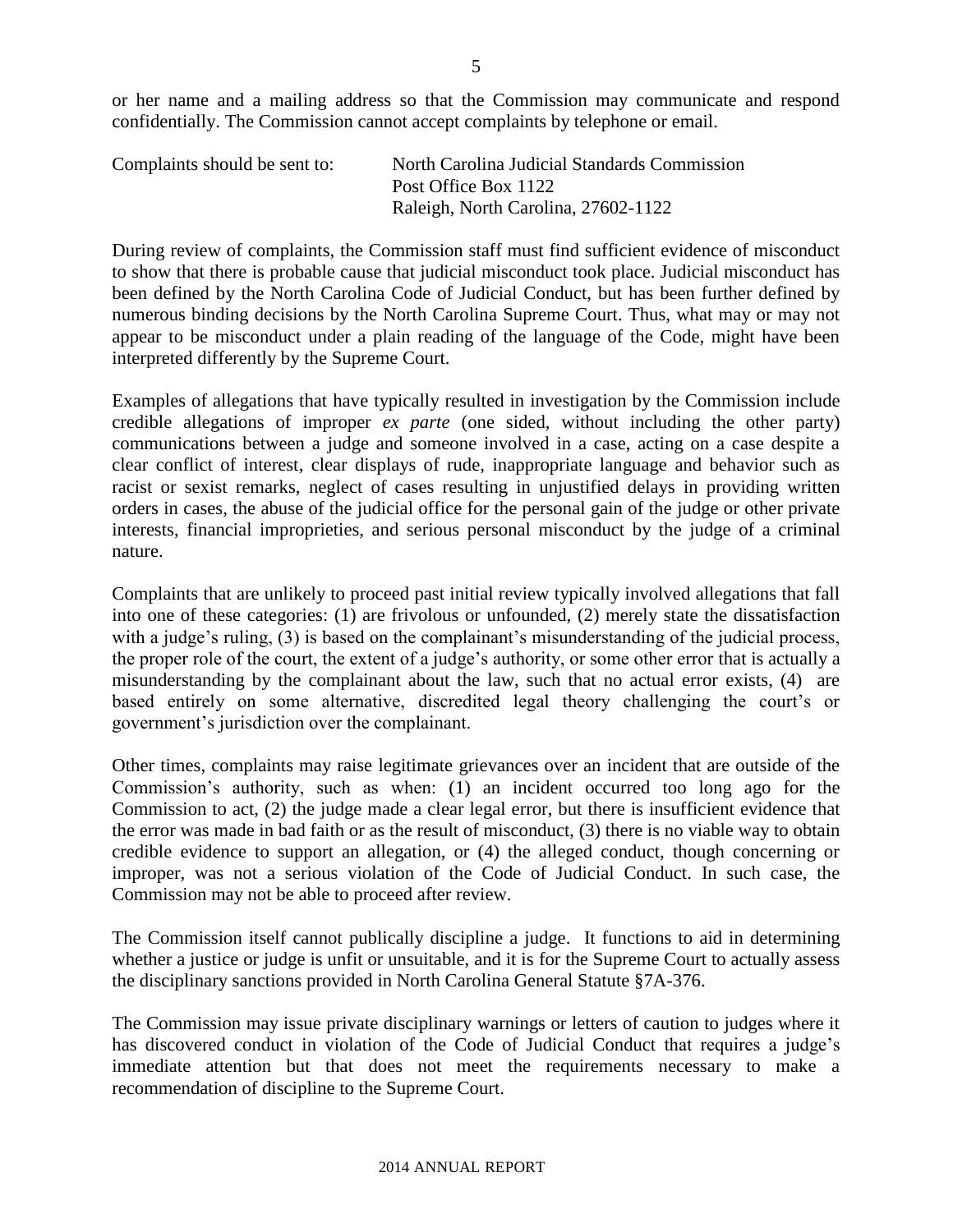Where the Commission finds sufficient credible allegations of serious misconduct to proceed with investigation of a complaint, there are many steps and stages of review the Commission may take in collecting evidence and evaluating the allegations. Ultimately, where the Commission finds sufficient grounds to proceed it may order a formal investigation into the matter, where the judge is notified of the Commission's investigation and the nature of the allegations of misconduct, and is given an opportunity to respond. If, after a formal investigation is completed, the Commission finds probable cause of judicial misconduct that it believed can be proven by clear and compelling evidence, it will serve a Statement of Charges upon the judge, who will be summoned to appear at disciplinary recommendation hearing. Under the legislative changes made in 2013, the Statement of Charges and the disciplinary recommendation hearing are confidential and are only made public after any disciplinary action is taken by the North Carolina Supreme Court.

Upon the conclusion of a disciplinary recommendation hearing, the Commission will make a recommendation to the Supreme Court, and if that recommendation is contested by the judge, counsel for the Commission may appear before the Court to argue for their recommendation. Any disciplinary action taken by the Court against the judge will be made public and will be published on the Commission's website.

# Advisory Opinions

The Commission also provides formal advisory opinions to judges and justices in response to written requests. The executive director and Commission counsel provide informal advisory opinions to judges upon request and participate in new judge training and continuing judicial education. More details of these opinions are provided later in this Annual Report.

# Educational Activities

The Commission frequently takes part in education activities and training for judges and attorneys related to the North Carolina Code of Judicial Conduct and the procedures and activities of the Commission. In 2014, the Commission took part in seven conferences, orientations, and other training events for judges, and one continuing education seminar for public and private attorneys.

# **ACTIVITIES IN 2014**

Inquiries concerning the conduct of any justice or judge of the General Court of Justice are initiated by written complaints from members of the public or opened by the Commission acting on its own motion. 28 such complaints were pending at the beginning of 2014: 21 awaiting initial review or receipt of additional information, 6 under formal investigation, and one matter awaiting the filing of a Statement of Charges following an investigative panel's determination to initiate disciplinary proceedings. During the year, 250 new complaints were filed or initiated by the Commission on its own motion. Formal investigations were ordered in 29 complaints. Two disciplinary proceedings were initiated by filing a Statement of Charges in 4 inquiries. As indicated below, 50 matters were left pending at the end of 2014: 36 complaints awaiting initial review or the receipt of additional information, 14 complaints under formal investigation.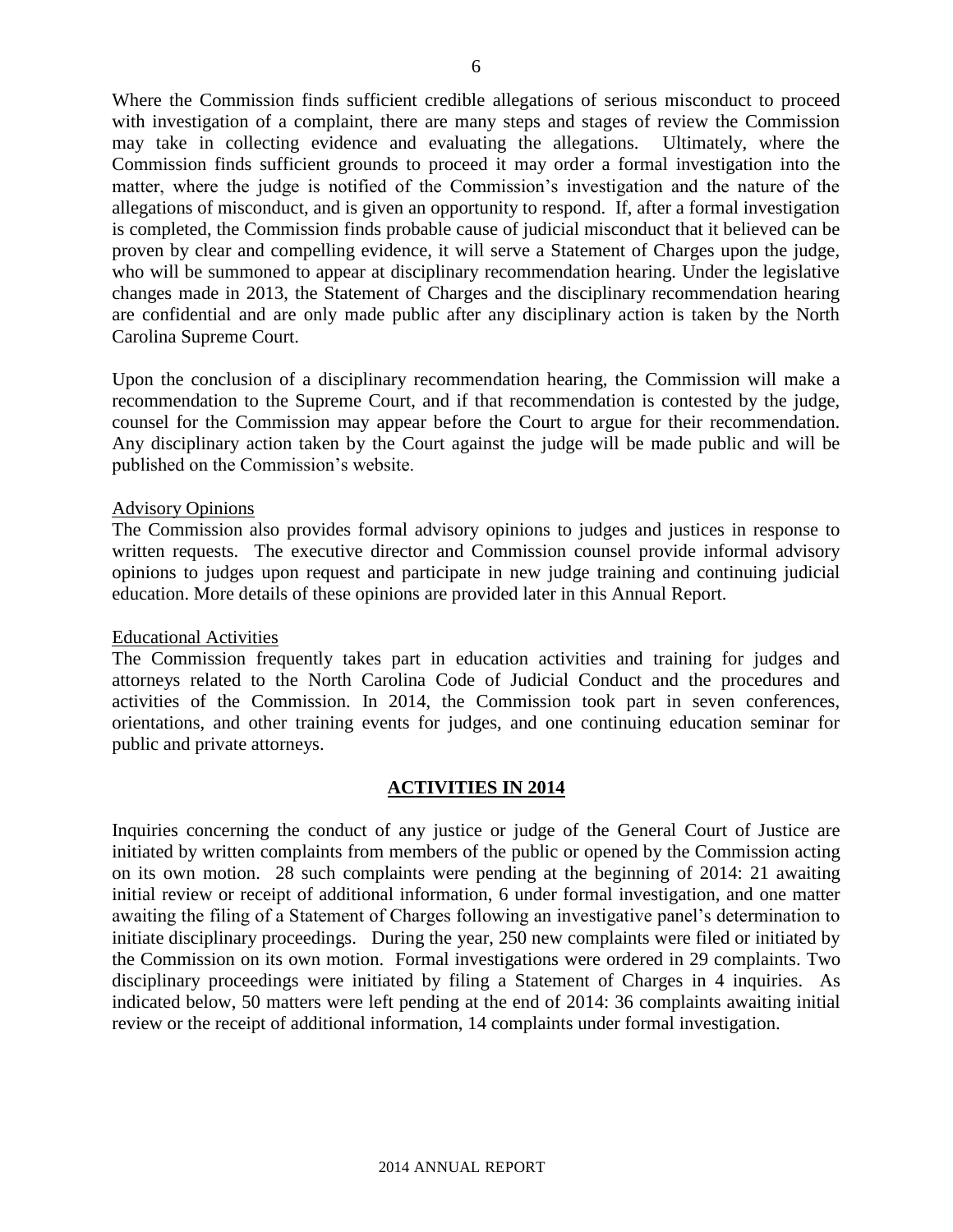# **CASELOAD 2014**

| Matters Pending 1/1/14            | 28  |
|-----------------------------------|-----|
| 2014 Complaints                   | 250 |
| <b>Reconsideration Requests</b>   | 15  |
| <b>Total Workload</b>             | 293 |
| <b>Denied Reconsider Requests</b> | 14  |
| Complaints Closed in 2014         | 229 |
| Matters Pending 12/31/14          | 50  |

The majority of complaints were dismissed by the Commission after initial review, typically because such complaints merely expressed dissatisfaction with a judge's ruling, alleged legal error that should be addressed through the court system, or otherwise described actions that would not be considered judicial misconduct. Of the 229 complaints disposed of during the year, 204 were dismissed after initial review, 3 were dismissed after initial review with a letter of caution, 14 were dismissed after formal investigations, and 4 were dismissed after a formal investigation with a letter of caution. Two hearings were conducted by the Commission in 2014 addressing 4 complaints.

# **COMPLAINT DISPOSITION 2014**

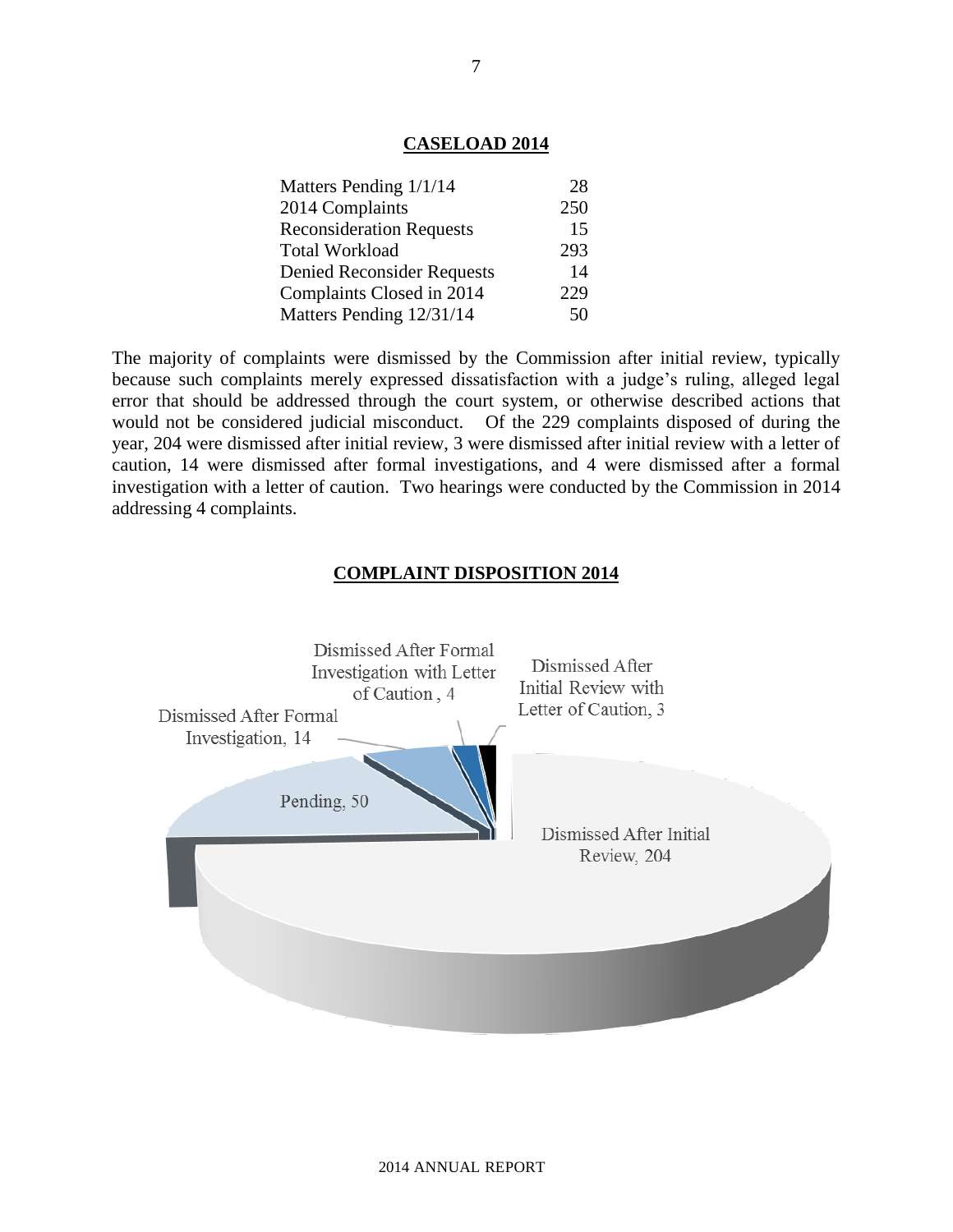# **SOURCES OF COMPLAINTS**



*Note: some complaints were provided by more than one complainant, or alleged more than one type of complaint*



*Note: some complaints named more than one judge, justice, deputy commissioner, or commissioner.*

2014 ANNUAL REPORT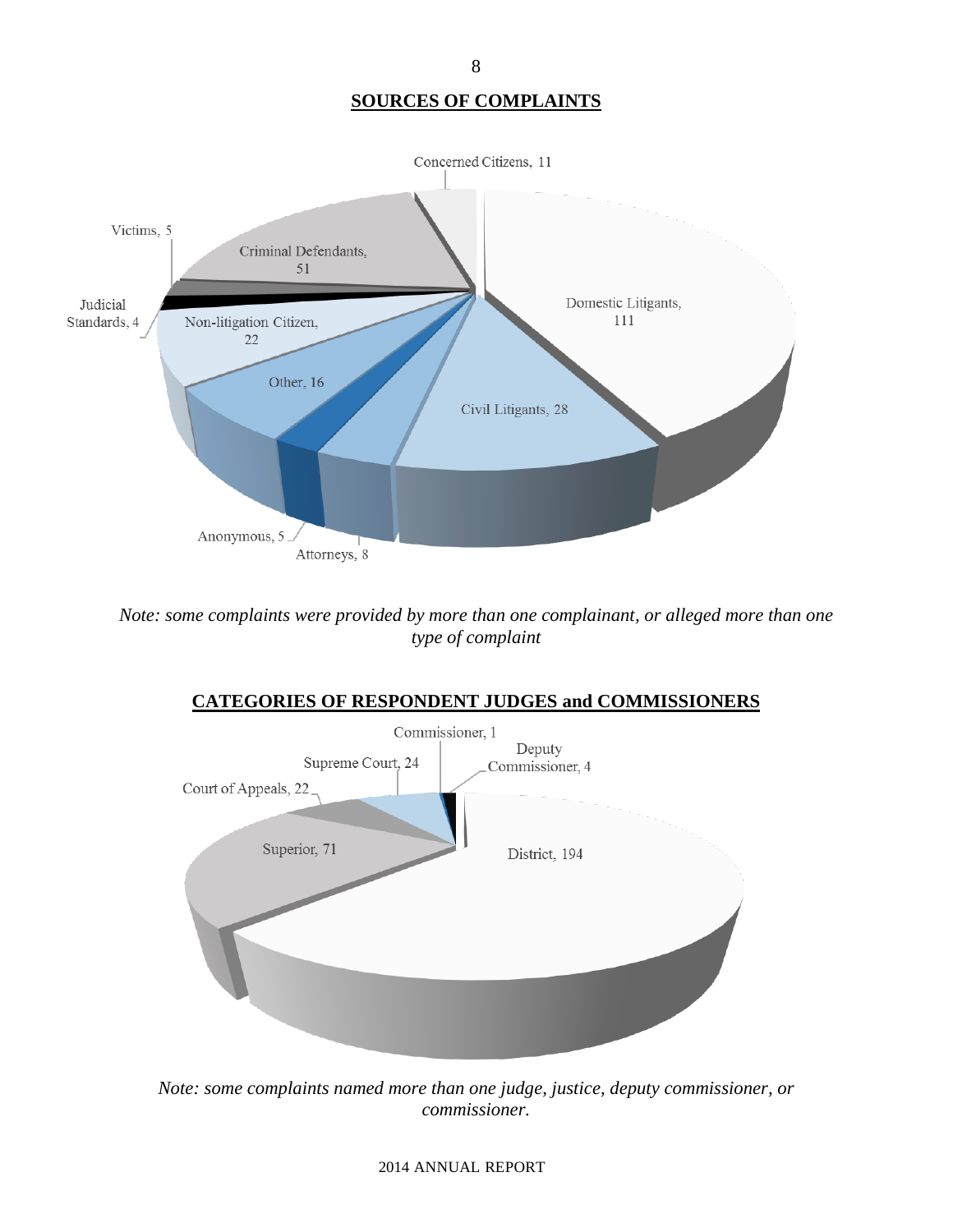# **COMPLAINT ALLEGATIONS**

| Abuse of Power                    | 40  |
|-----------------------------------|-----|
| <b>Bias</b>                       | 59  |
| Campaign conduct                  | 12  |
| Conflict of Interest              | 33  |
|                                   |     |
| Criminal Conduct                  | 1   |
| Delay                             | 25  |
| Demeanor                          | 30  |
| Denied Fair Hearing               | 33  |
| Disability                        | 3   |
| <b>Ex Parte Communication</b>     | 25  |
| <b>Failed Administrative Duty</b> | 10  |
| Fraud/Corruption                  | 5   |
| <b>Inappropriate Comments</b>     | 35  |
| Legal/Procedural Error            | 142 |
| Other                             | 13  |
| <b>Prestige Misuse</b>            | 3   |
| <b>TOTAL</b>                      | 469 |

*Note: some complaints contained more than one allegation.*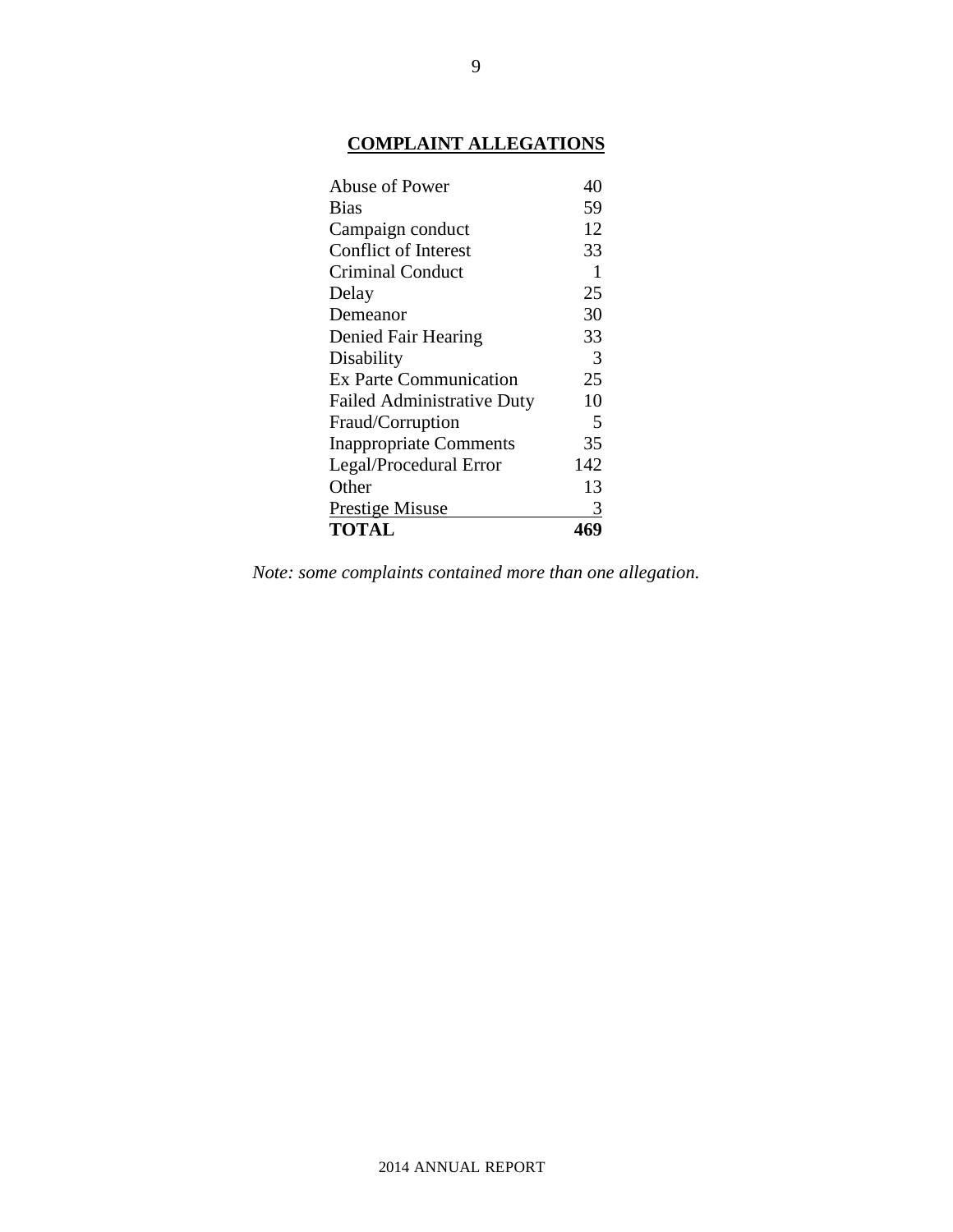# **ADVISORY OPINIONS**

A judge may seek an informal advisory opinion as to whether conduct, actual or contemplated, conforms to the requirements of the Code of Judicial Conduct. It may also be requested that the Commission issue a formal opinion as to whether actual or contemplated conduct on the part of a judge conforms to the requirements of the Code of Judicial Conduct.

Information contained in a request for an informal advisory opinion is confidential. However, when a request for an informal advisory opinion discloses actual conduct which may be actionable as a violation of the Code of Judicial Conduct, the Chairperson, Executive Director, or Counsel shall refer the matter to an investigative panel of the Commission for consideration. The Chairperson, Executive Director, or Counsel may issue an informal advisory opinion to guide the inquiring judge's own prospective conduct if the inquiry is routine, the responsive advice if readily available from the Code of Judicial Conduct and formal Commission opinions, or the inquiry requires immediate response to protect the inquiring judge's right or interest.

An informal advisory opinion shall approve or disapprove only the matter in issue and shall not otherwise serve as precedent and shall not be published. Such informal advisory opinions shall be reviewed periodically by the Commission and, if upon such review, a majority of the Commission present and voting decided that such informal advisory opinion should be withdrawn or modified, the inquiring judge shall be notified in writing by the Executive Director. Until such notification, the judge shall be deemed to have acted in good faith if he or she acts in conformity with the informal advisory opinion which is later withdrawn or modified.

During 2014, the Commission responded to, and granted, over 300 requests for informal advisory opinions.

Information contained in a request for a formal opinion shall not be confidential. The Commission shall determine whether to issue a formal opinion in response to such request; if the Commission determines to issue a formal opinion, it shall prepare a formal written opinion which shall state its conclusion with respect to the question asked and the reason therefor. Such formal opinions shall be provided to interested parties in the manner deemed appropriate by the Chairperson and a copy shall be provided the Appellate Reporter for publication and such Reporter shall, from time to time as directed by the Commission, publish an index of advisory opinions. Formal advisory opinions shall have precedential value in determining whether similar conduct conforms to the Code of Judicial Conduct, but shall not constitute controlling legal authority for the purposes of review of a disciplinary recommendation by a reviewing court.

A formal opinion may be reconsidered or withdrawn by the Commission in the same manner in which it was issued. Until a formal advisory opinion is modified or withdrawn by the Commission or overturned by a reviewing court, a judge shall be deemed to have acted in good faith if he or she acts in conformity therewith.

During 2014, three formal advisory opinions were issued by the Commission, and are contained within Appendix C of this report.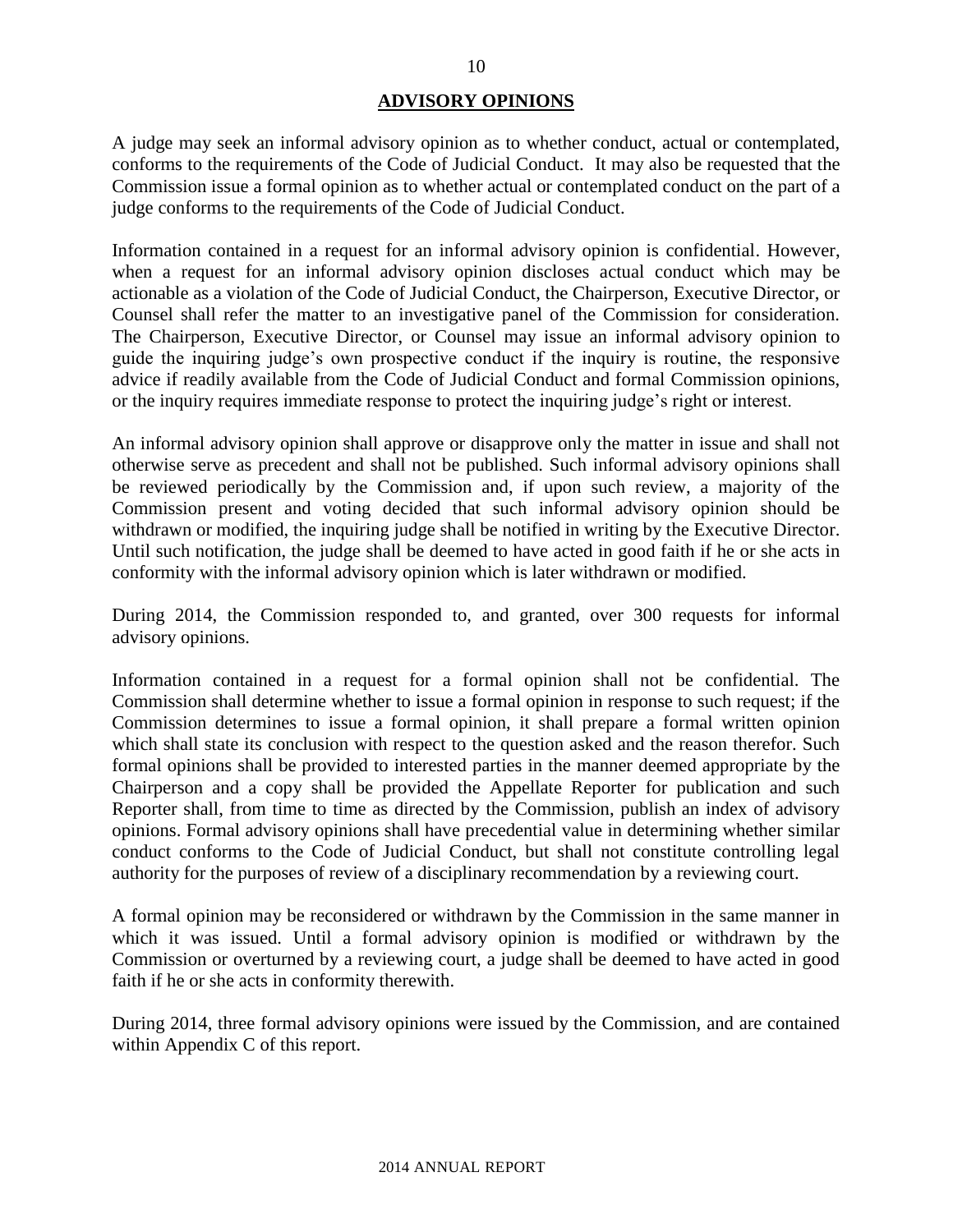| Year  | Pending<br>from<br>Previous<br>Years | New  | at Year<br>End | Pending Dismissed<br>After<br>Initial<br>Review | Formal<br>Ordered | Dismissed<br><b>Investigation</b> After Formal<br>Investigation | Private<br>Caution | Public<br>Letter of Reprimand of Charges Dismissal | Statement<br>Filed | Stipulated       | Hearing<br>Conducted | Dismissed<br>After<br>Hearing | Recommendation<br>For<br>Discipline Filed |
|-------|--------------------------------------|------|----------------|-------------------------------------------------|-------------------|-----------------------------------------------------------------|--------------------|----------------------------------------------------|--------------------|------------------|----------------------|-------------------------------|-------------------------------------------|
| 2014  | 28                                   | 250  | 50             | 204                                             | 29                | 14                                                              | $\overline{7}$     | $\overline{0}$                                     | 2(3)               | $\boldsymbol{0}$ | 2(4)                 | 1(3)                          |                                           |
| 2013  | 57                                   | 235  | 28             | 239                                             | 17                | 8                                                               | -1                 | $1+$                                               | $\boldsymbol{0}$   | $\boldsymbol{0}$ | $\overline{0}$       | $\boldsymbol{0}$              | $\theta$                                  |
| 2012  | 41                                   | 312  | 57             | 260                                             | 30                | 20                                                              | 14                 | $\overline{2}$                                     | $\boldsymbol{0}$   | $\boldsymbol{0}$ | $\overline{0}$       | $\boldsymbol{0}$              | $\boldsymbol{0}$                          |
| 2011  | 22                                   | 282  | 41             | 241                                             | 20                | 9                                                               | $9\neq$            | 3                                                  | $\overline{2}$     | $\boldsymbol{0}$ | $\overline{2}$       | $\boldsymbol{0}$              | $\overline{2}$                            |
| 2010  | 25                                   | 241  | 22             | 220                                             | 21                | 12                                                              | $\overline{7}$     |                                                    | $\mathbf{0}$       | $1(4) \pm$       | $\overline{0}$       | $\boldsymbol{0}$              | $\boldsymbol{0}$                          |
| Total | 173                                  | 1320 | 198            | 1164                                            | 117               | 63                                                              | 38                 | $\overline{7}$                                     | 4                  |                  |                      |                               | 3                                         |
| Avg   | 34.6                                 | 264  | 39.6           | 232.8                                           | 23.4              | 12.6                                                            | 7.6                | 1.4                                                | $\boldsymbol{.8}$  | $\cdot$ .2       | $\boldsymbol{.8}$    | $\cdot^2$                     | 0.6                                       |

# **FIVE YEAR COMPARATIVE ANALYSIS**

*Number in ( ) indicates total number of complaints addressed*

*+ withdrawn following the judges' acceptance of a public reprimand* 

*≠ a letter of caution was issued in one matter, while other issues remained under investigation* 

*± dismissed due to removal of the respondent judge*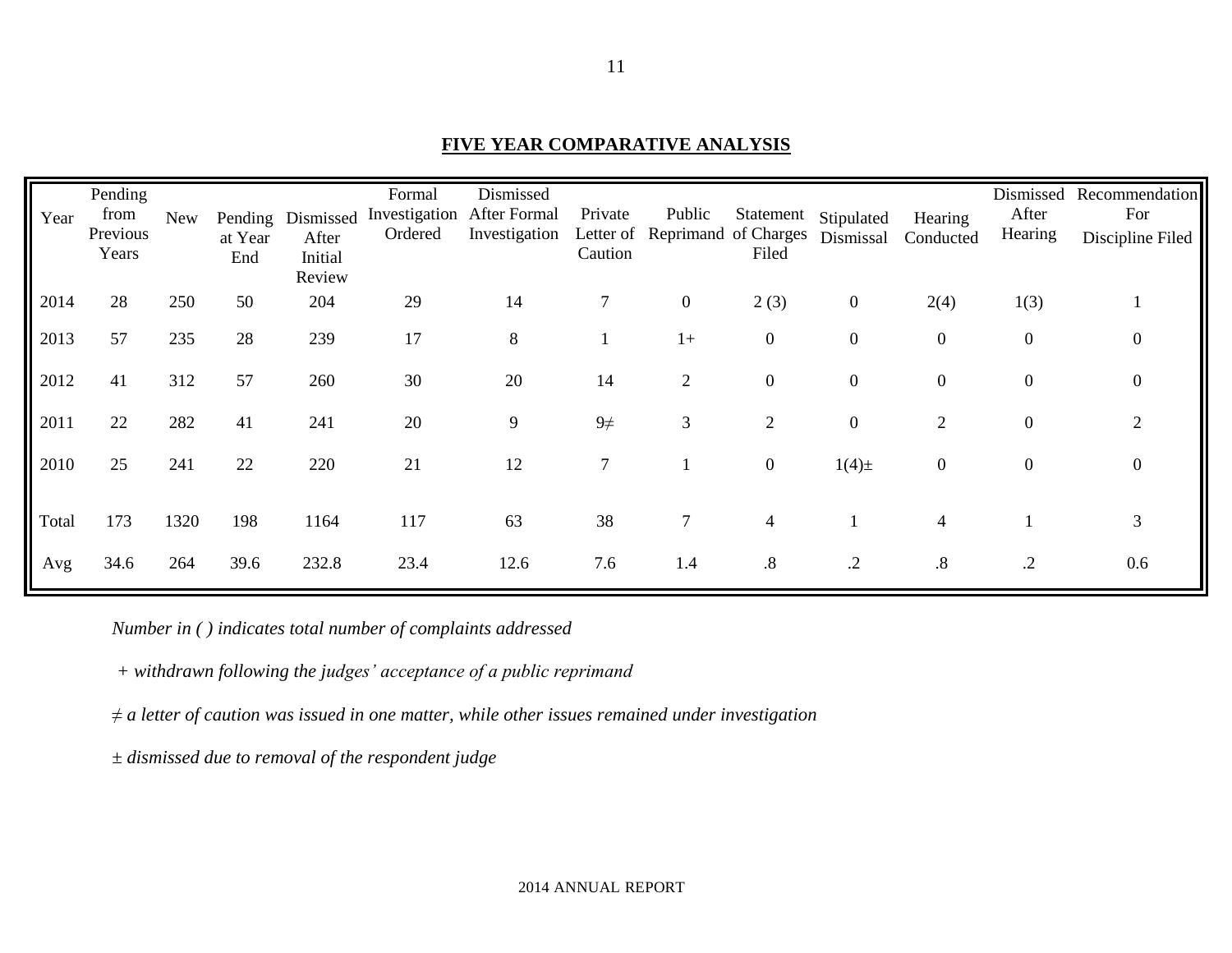# APPENDIX A

# **PAST AND PRESENT MEMBERS OF THE JUDICIAL STANDARDS COMMISSION**

# **December 31, 2014**

#### **Judges Appointed by the Chief Justice**

#### **Court of Appeals Superior Court District Court**

# **Attorneys Elected by the State Bar Council**

Mr. Jerome B. Clark, Jr. Mrs. Veatrice C. Davis Mr. E. K. Powe Ms. Pamela S. Gaither Mr. Louis J. Fisher, Jr. Mrs. Margaret H. Almond Mr. William K. Davis Mr. Melvin C. Swann, Jr. Mr. Z. Creighton Brinson Mr. Roland W. Leary Mr. Charles M. Davis Mr. James L. Mebane Mr. Ronald Barbee Hon. T. Ray Warren Mr. Dudley Humphrey Ms. Lorraine Stephens \* Mr. L.P. Hornthal, Jr. \* Mr. Edward T. Hinson, Jr.\* Mr. William H. Jones, Jr. \* Mr. Fred H. Moody, Jr.\*

Hon. Edward B. Clark Hon. W. Douglas Albright Hon. C. Walter Allen Hon. Gerald Arnold Hon. James M. Long Hon. L. T. Hammond, Jr. Hon. Clifton E. Johnson Hon. Robert D. Lewis Hon. W. S. Harris, Jr. Hon. Sidney S. Eagles, Jr. Hon. Marvin K. Gray Hon. A. Elizabeth Keever Hon. Jack L. Cozort Hon. James L. Baker, Jr. Hon. Joyce A. Hamilton Hon. John B. Lewis, Jr. Hon. Richard D. Boner Hon. Tanya T. Wallace Hon. John C. Martin Hon. Paul L. Jones Hon. Rebecca B. Knight Hon. Wanda G. Bryant\* Hon. Tanya T. Wallace\* Hon. Alexander Lyerly + Hon. Cy A. Grant + Hon. Rebecca Blackmore\* Hon. W. Douglas Parsons\* Hon. Wayne L. Michael \*

Hon. Walter E. Brock Hon. George M. Fountain Hon. E. D. Kuykendall, Jr.

# **Citizens Appointed by the General Assembly**

Mr. Emerson T. Sanders Mr. Marvin B. Koonce, Jr. Hon. Todd W. Tilley

# **Citizens Appointed by the Governor**

Mr. Harold K. Bennett Mrs. George L. Hundley Mr. R. Wayne Troutman \* Mr. Robert G. Sanders Ms. N. Susan Whittington Mr. Gregory H. Greene \* Mr. Rivers D. Johnson, Jr. Mr. Albert E. Partridge, Jr. Mr. William O. King Mrs. Linda Brown Douglas Mr. Steven Michael Hon.. Arthur B. Schools, Jr. \*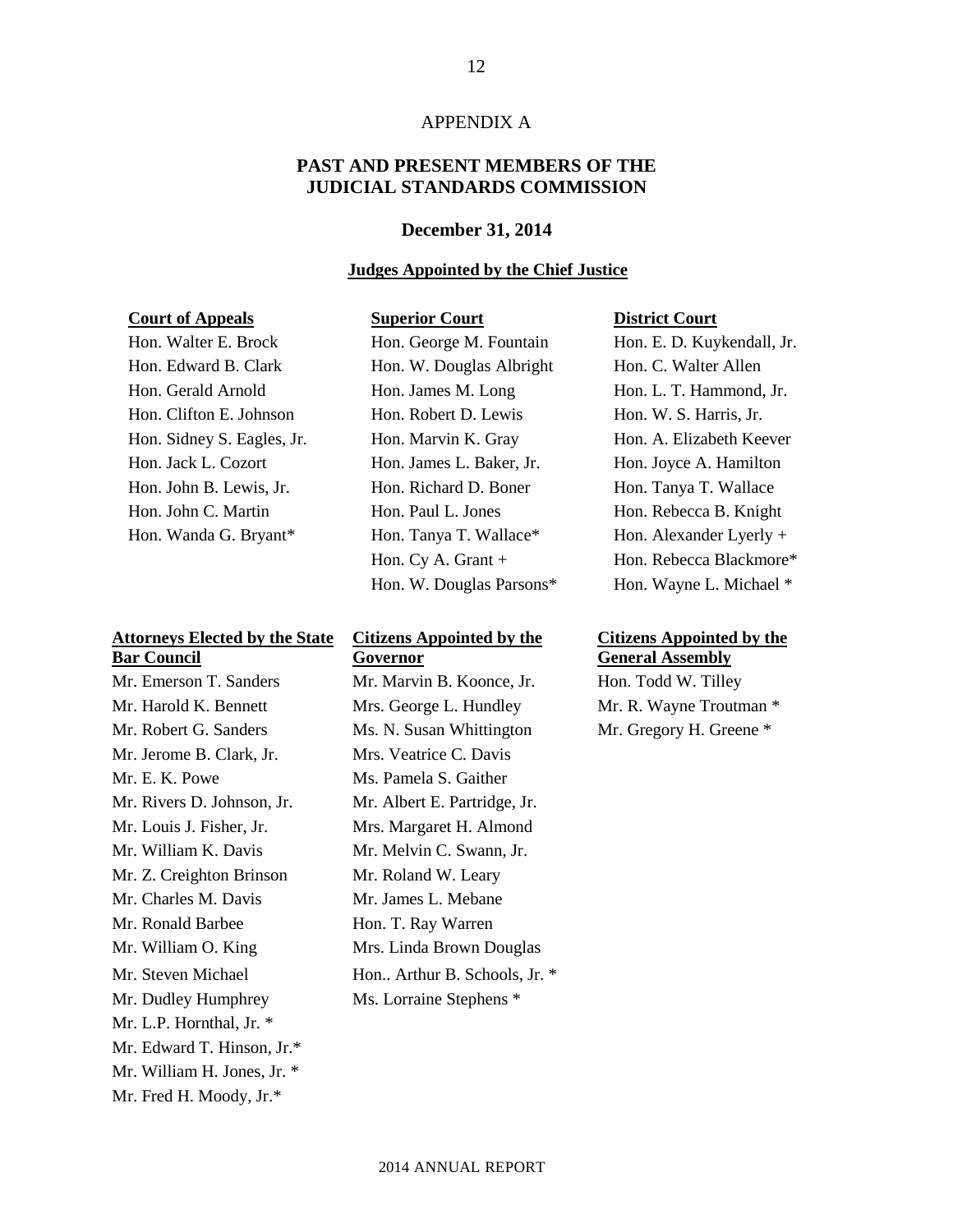\* *2014 members + resigned during 2014*

#### APPENDIX B

# **SUPREME COURT OPINIONS REGARDING RECOMMENDATIONS OF THE JUDICIAL STANDARDS COMMISSION**

*In re Crutchfield*, 289 N.C. 597, 223 S.E.2d 822 (1975) *In re Edens*, 290 N.C. 299, 226 S.E.2d 5 (1976) *In re Stuhl*, 292 N.C. 379, 233 S.E.2d 562 (1977) *In re Nowell*, 293 N.C. 235, 237 S.E.2d 246 (1977) *In re Hardy*, 294 N.C. 90, 240 S.E.2d 367 (1978) *In re Martin*, 295 N.C. 291, 245 S.E.2d 766 (1978) *In re Peoples*, 296 N.C. 109, 250 S.E.2d 890 (1978) *In re Martin* 302 N.C. 299, 275 S.E.2d 412 (1981) *In re Hunt*, 308 N.C. 328, 302 S.E.2d 235 (1983) *In re Kivett*, 309 N.C. 635, 309 S.E.2d 422 (1983) *In re Wright*, 313 N.C. 495, 329 S.E.2d 668 (1985) *In re Griffin*, 320 N.C. 163, 357 S.E.2d 682 (1987) *In re Bullock*, 324 N.C. 320, 377 S.E.2d 743 (1989) *In re Hair*, 324 N.C. 324, 377 S.E.2d 749 (1989) *In re Greene*, 328 N.C. 639, 403 S.E.2d 257 (1991) *In re Bullock*, 328 N.C. 712, 403 S.E.2d 264 (1991) *In re Sherrill*, 328 N.C. 719, 403 S.E.2d 255 (1991) *In re Harrell*, 331 N.C. 105, 414 S.E.2d 36 (1992) *In re Martin*, 333 N.C. 242, 424 S.E.2d 118 (1993) *In re Bissell*, 333 N.C. 766, 429 S.E.2d 731 (1993) *In re Hair*, 335 N.C. 150, 436 S.E.2d 128 (1993) *In re Cornelius*, 335 N.C. 198, 436 S.E.2d 836 (1993) *In re Bullock*, 336 N.C. 586, 444 S.E.2d 299 (1994) *In re Leonard*, 339 N.C. 596, 453 S.E.2d 521 (1995) *In re Martin*, 340 N.C. 248, 456 S.E.2d 517 (1995)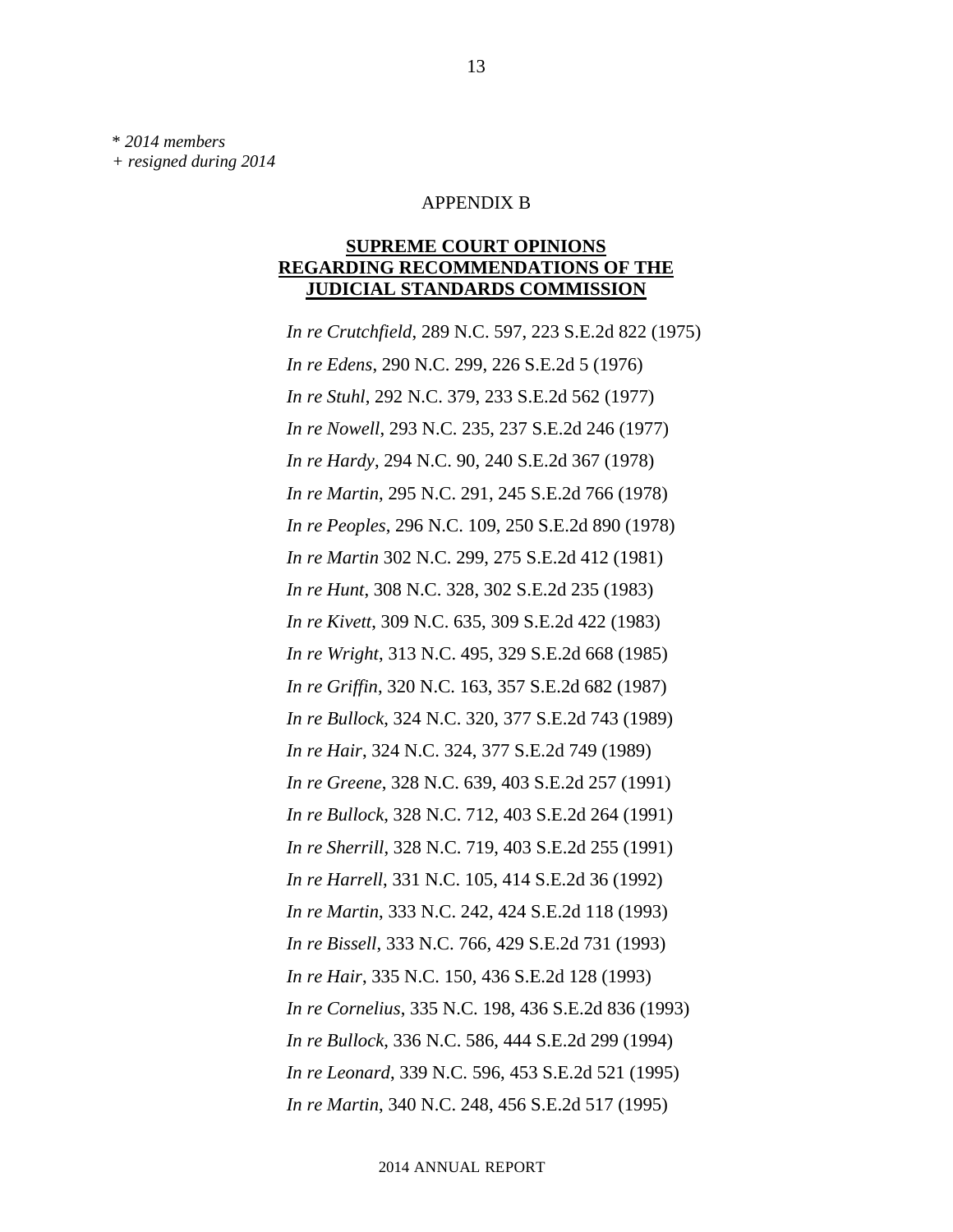*In re Greene*, 340 N.C. 251, 456 S.E.2d 516 (1995) *In re Ammons*, 344 N.C. 195, 473 S.E.2d 326 (1996) *In re Fuller*, 345 N.C. 157, 478 S.E.2d 641 (1996) *In re Martin*, 345 N.C. 167, 478 S.E.2d 186 (1996) *In re Renfer*, 345 N.C. 632, 482 S.E.2d 540 (1997) *In re Renfer*, 347 N.C. 382, 493 S.E.2d 434 (1997) *In re Tucker*, 348 N.C. 677, 501 S.E.2d 67 (1998) *In re Tucker*, 350 N.C. 649, 516 S.E.2d 593 (1999) *In re Brown*, 351 N.C. 601, 527 S.E.2d 651 (2000) *In re Hayes*, 353 N.C. 511, 546 S.E.2d 376 (2001) *In re Stephenson*, 354 N.C. 201, 552 S.E.2d 137 (2001) *In re Brown*, 356 N.C. 278, 570 S.E.2d 102 (2002) *In re Hayes*, 356 N.C. 389, 584 S.E.2d 260 (2002) *In re Hill*, 357 N.C. 559, 591 S.E.2d 859 (2003) *In re Brown*, 358 N.C. 711, 599 S.E.2d 502 (2004) *In re Braswell*, 358 N.C. 721, 600 S.E.2d 849 (2004) *In re Hill*, 359 N.C. 308; 609 S.E.2d 221 (2005) *In re Harrison,* 359 N.C. 415; 611 S.E.2d 834 (2005) *In re Daisy*, 359 N.C. 622, 622 S.E.2d 529 (2005) *In re Ballance*, 361 N.C. 338, 643 S.E.2d 584 (2007) *In re Royster*, 361 N.C. 560, 648 S.E.2d 837 (2007) *In re Allen*, 362 N.C. 73, 653 S.E.2d 423 (2007) *In re Badgett,* 362 N.C. 202, 657 S.E.2d 346 (2008) *In re Badgett,* 362 N.C. 482, 666 S.E.2d 743 (2008) *In re Belk,* 364 N.C. 114, 691 S.E.2d 685 (2010) *In re Hartsfield,* 365 N.C. 418, 722 S.E.2d 496 (2012) *In re Totten,* 365 N.C. 458, 722 S.E.2d 783 (2012)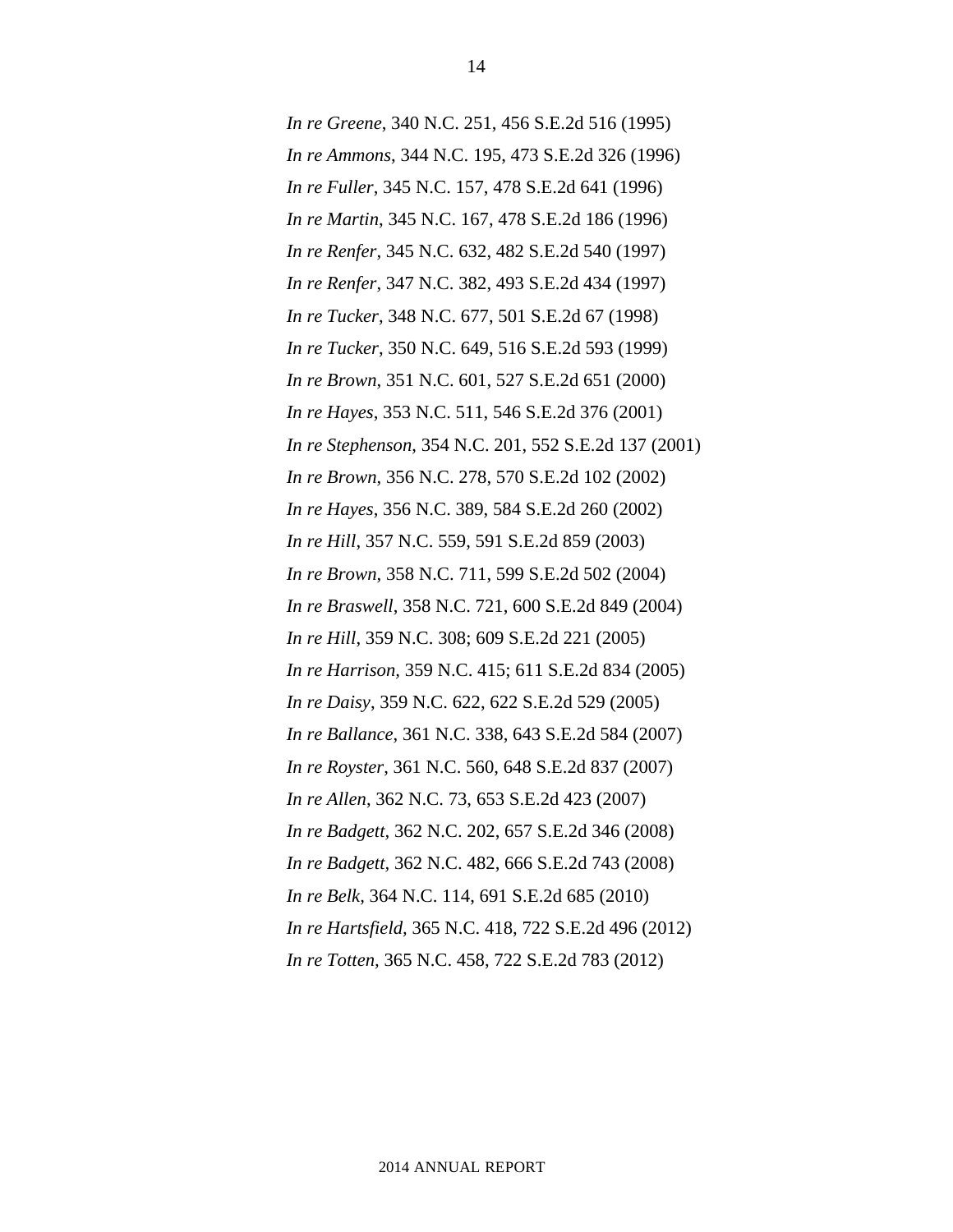# APPENDIX C



# JUDICIAL STANDARDS COMMISSION STATE OF NORTH CAROLINA

# **FORMAL ADVISORY OPINION: 2014-01**

January 10, 2014

# **QUESTION:**

May a judge maintain membership in voluntary bar associations?

# **COMMISSION CONCLUSION:**

The Judicial Standards Commission determined that a judge may maintain membership in a voluntary bar association so long as the organization promotes the bar in general and the legal profession as a whole, and is not essentially a law-related special interest group which promotes issues pertaining to the representation of a particular group of clients, such as criminal defendants, personal injury plaintiffs, criminal prosecution, insurance defense, etc..

# **DISCUSSION:**

The Commission reasoned that membership in voluntary bar associations which promote the legal system and the administration of justice is to be encouraged, provided membership in such organizations does not call into question the judge's integrity, independence, and impartiality, which are the foundational principles of the judicial branch of government. While judges may attend seminars and conferences sponsored by voluntary bar associations, the Commission concluded that membership in organizations which primarily advocate for a particular group of clients, is inconsistent with judicial impartiality.

The Commission further reasoned that membership in gender, ethnic, and cultural based bar associations is permitted, so long as the entity does not practice unlawful discrimination.

References:

North Carolina Code of Judicial Conduct Canon 1 Canon 2A Canon 2B Canon 2C Canon 4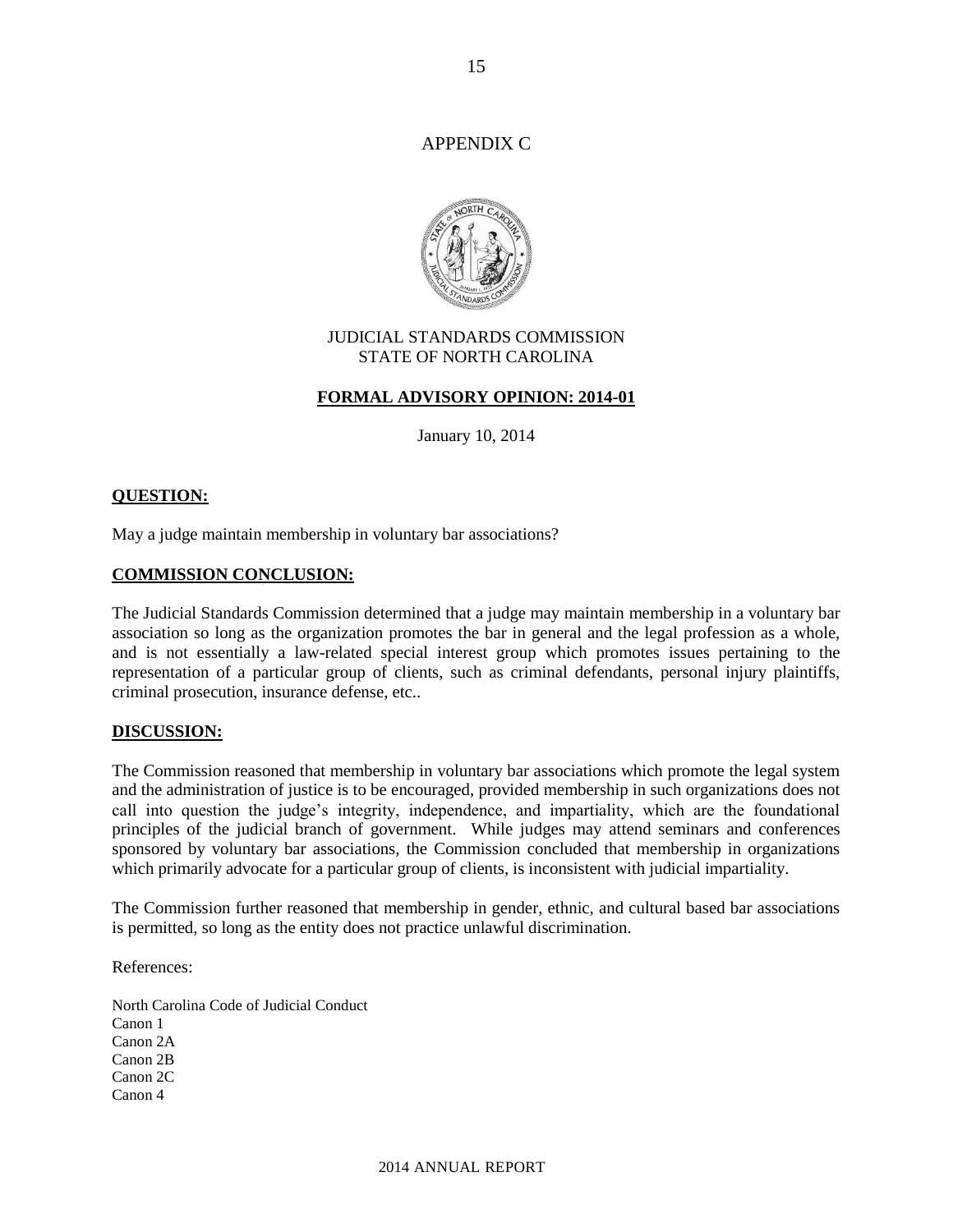Canon 4A Canon 4C



# JUDICIAL STANDARDS COMMISSION STATE OF NORTH CAROLINA

# **FORMAL ADVISORY OPINION: 2014-02**

April 11, 2014

# **QUESTION:**

Is a judge required to disqualify from matters wherein a party moves for the disqualification of the judge based upon the fact that the party has filed a complaint about the judge with the Judicial Standards Commission?

# **COMMISSION CONCLUSION:**

The mere filing of a complaint with the Judicial Standards Commission, nothing else appearing, does not establish a reasonable basis upon which one may reasonably question the subject judge's impartiality in proceedings involving the complainant.

## **DISCUSSION:**

Canon 3C(1) together with subsection (a) of the Code of Judicial Conduct reads, "[O]n motion of any party, a judge should disqualify himself/herself in a proceeding in which the judge's impartiality may reasonably be questioned, including but not limited to instances where: (a) The judge has a personal bias or prejudice concerning a party ..." Canon 3D provides that "nothing in this Canon shall preclude a judge from disqualifying himself/herself from participating in any proceeding upon the judge's own initiative." A judge should always disqualify when the judge questions his/her own ability to remain impartial.

The Commission recognizes the likely abuse of the judicial process which would arise should a party be permitted to "judge shop" by way of motions to disqualify a judge based upon the mere filing with the Commission of a complaint against the judge. The Commission further notices that the majority of complaints it receives arise from civil litigants and criminal defendants who disagree with a judge's decision and attribute the judgment to ethical misconduct without supporting evidence.

The Commission further advises that should a judge be notified of the initiation of a formal investigation, receive a private letter of caution, or be served with a statement of charges initiating disciplinary proceedings as the result of a complaint, the judge should disqualify from all matters involving the complainant.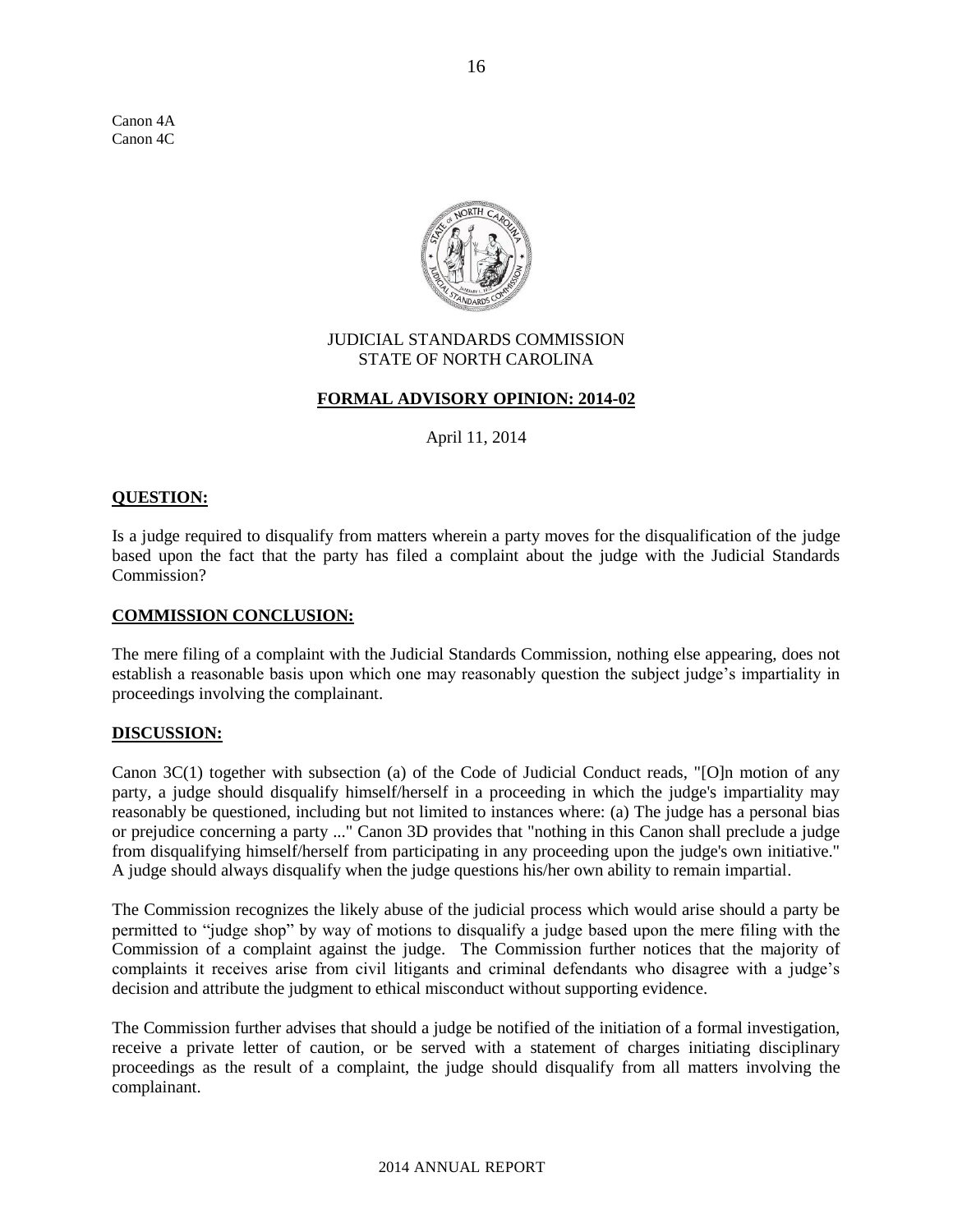The Commission distinguishes the scenario presented within this opinion from the situation underlying the case of *In re* Braswell, 358 N.C. 721 (2004), which held that a judge is disqualified from hearing a case when one of the parties has a pending lawsuit against the judge. The Commission notices that in the Braswell case, one of the parties had a pre-existing civil lawsuit filed against the judge in a matter unrelated to matter in which the judge was presiding and then asked the judge to recuse. Where a preexisting conflict, such as a civil law suit, exists prior to a litigant's appearance before the judge, a reasonable appearance of bias or conflict of interest may arise. Similarly, a pre-existing complaint filed with the Judicial Standards Commission arising from another matter which results in discipline being taken against the judge could also create a reasonable appearance of bias or conflict of interest that might require recusal. However, the Commission concludes that any new lawsuit, or complaint, arising solely to complain about the adjudication of the present matter, and then used as the sole justification for disqualification or recusal, could be viewed as obstructive, dilatory, and purposed to thwart the administration of justice. In such situations, recusal should not be required under the Code of Judicial Conduct, unless the judge is notified of the initiation of a formal investigation, receives a private letter of caution, or is served with a statement of charges initiating disciplinary proceedings as the result of the complaint.

References:

North Carolina Code of Judicial Conduct North Carolina Judicial Standards Commission Annual Reports Canon  $3C(1)(a)$ Canon 3D *In re* Braswell, 358 N.C. 721 (2004)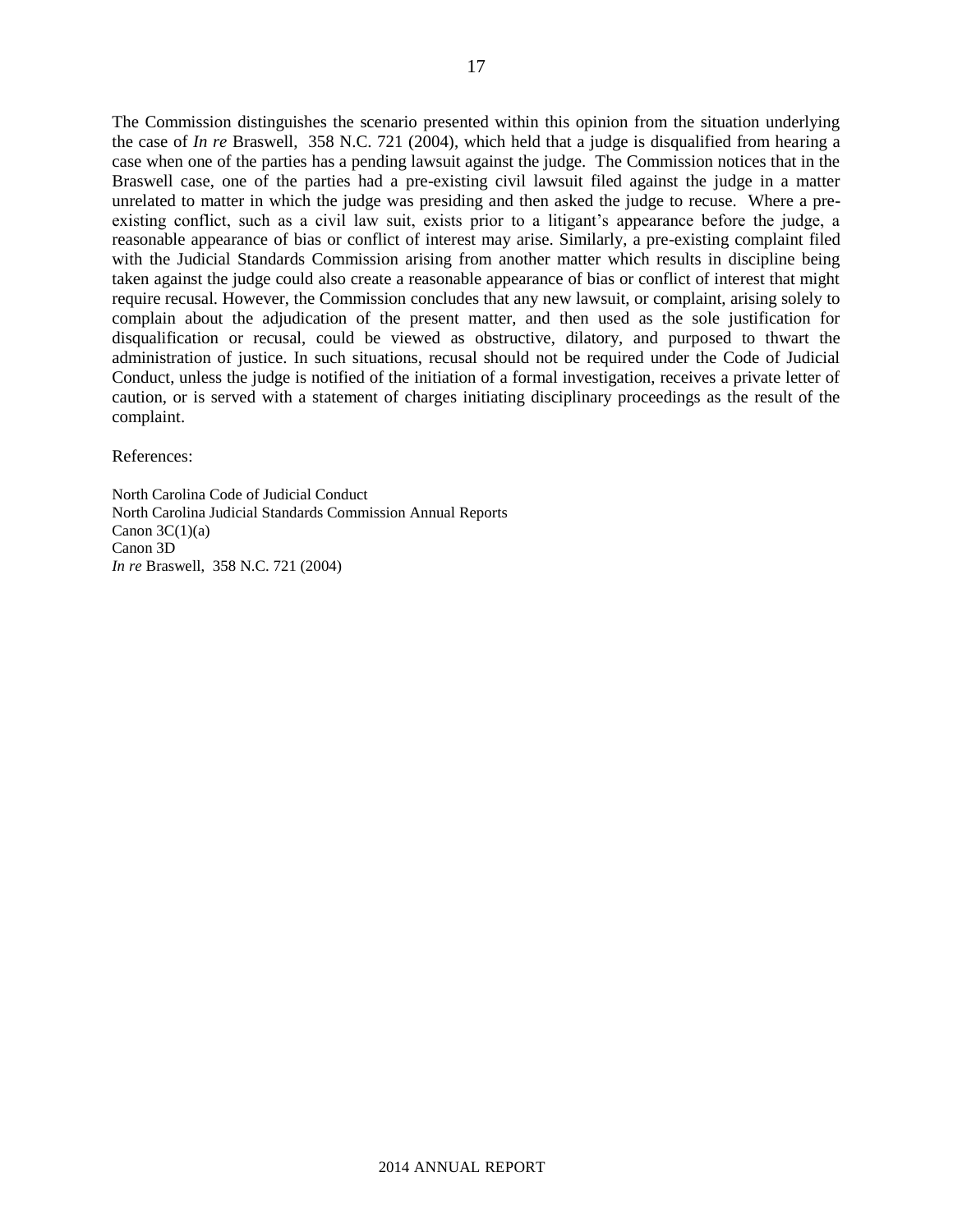

# JUDICIAL STANDARDS COMMISSION STATE OF NORTH CAROLINA

# **FORMAL ADVISORY OPINION: 2014-03**

August 8, 2014

# **BACKGROUND:**

Judges have recently been presented with requests to complete a Nonimmigrant Status Certification Form I-918 Supplement B (I-918B), a document from the federal office of the U.S. Citizenship and Immigration Services (USCIS) within the Department of Homeland Security. It appears that federal law provides temporary immigration benefits to aliens who are victims of certain qualifying criminal activity. This often allows these victims to remain available as witnesses for the prosecution of that activity, or potentially other related activity.

This federal document is used to certify that certain individuals who have submitted a Form I-918 Petition for Nonimmigrant Status are victims of qualifying criminal activity and are, have been, or are likely to be helpful in the investigation or prosecution of that qualifying activity. The instructions the I-918B define "helpful" as assisting law enforcement authorities in the investigation or prosecution of the qualifying criminal activity of which he or she is a victim. USCIS has recently begun to contact judges to collect and maintain "Certifying Official" information; i.e. the names of individuals authorized to sign the I-918B on behalf of law enforcement agencies.

The instructions for the I-918B advise that a judge's decision to provide certification is entirely discretionary and that the judge is under no legal obligation to complete a I-918B for any particular alien, but that without a completed I-918B the alien crime victim will be ineligible for "U Nonimmigrant Status", a preferential status under the law. The I-918B may also be filled out by prosecutors, traditional law enforcement officers, and other agencies that have criminal investigative jurisdiction in their respective areas of practice, such as child protective services, the Equal Employment Opportunity Commission, the Department of Labor, and others.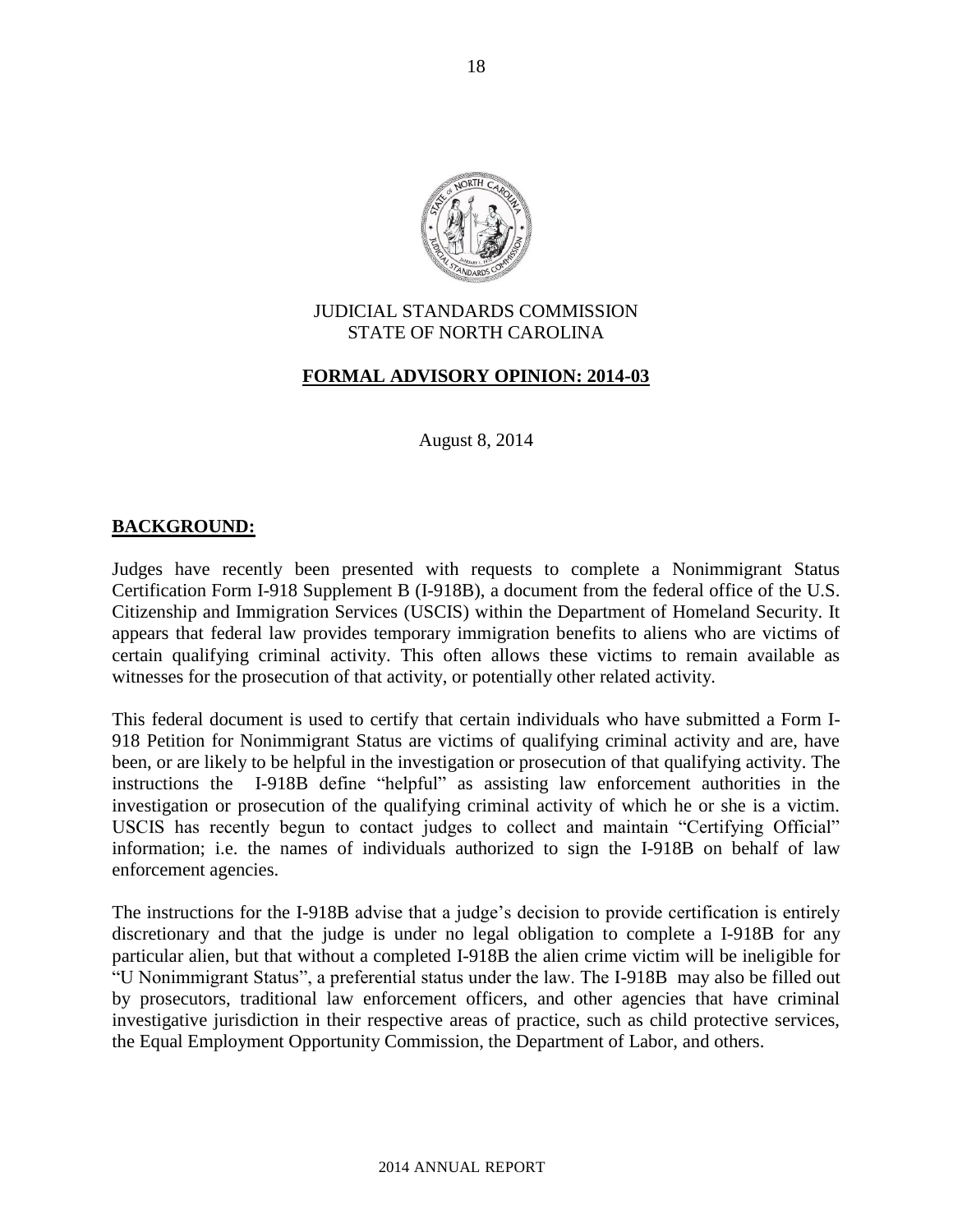# **QUESTION:**

- Should judges complete a document to certify that individuals submitting I-918B are victims of certain qualifying criminal activity and are, have been, or are likely to be helpful in the investigation or prosecution of that qualifying activity?
- Should judges register with the USIC office of the Department of Homeland Security that they are a "Certifying Official" authorized to sign a I-918B on behalf of law enforcement agencies?
- If a judge has already completed a I-918B, certifying his or her assessment of an individual as a victim of a qualifying criminal offense and the individual's helpfulness in assisting in the investigation or prosecution of a criminal matter, what are the judge's obligations in any future matter concerning adjudication of that individual?

# **COMMISSION CONCLUSION:**

The Judicial Standards Commission determined that judges should not execute I-918B forms, certifying the likelihood that an alien victim of criminal activity is, has been, or will be helpful in the investigation or prosecution of that activity. As a judge should not execute one of these forms, a judge should not provide information for a federal "Certifying Official" registry.

Where a judge has executed a I-918B certifying the helpfulness or potential helpfulness of an alien victim in the prosecution of a crime, that judge should disqualify himself or herself from any criminal matters involving that victim.

# **DISCUSSION:**

The Commission first reasoned that certification by a judge as to the potential "helpfulness" of a witness to the prosecution of a criminal matter would seem to violate the North Carolina Code of Judicial Conduct's prohibition on a judge providing voluntary character testimony, under Canon 2B. A judge should not make personal recommendations to a federal agency predicting how useful a victim or witness might or might not be to a future prosecution. Such assessments are, in essence, the endorsement of the victim's honesty, reliability, potential for cooperation and other character traits.

Secondly, the Commission finds that, by the language used in the I-918B and its instructions, the form clearly solicits information more appropriately provided by law enforcement or prosecutors. A judge sits in the role of an impartial arbiter and is responsible for the adjudication, not the prosecution, of criminal matters. A judge is not a representative of the prosecutorial team and should not collude with law enforcement or prosecutors in evaluating the helpfulness of potential witnesses in a case. A judge's determination as to the credibility of victims should be formed through the hearing and trial process, and not be determined prior to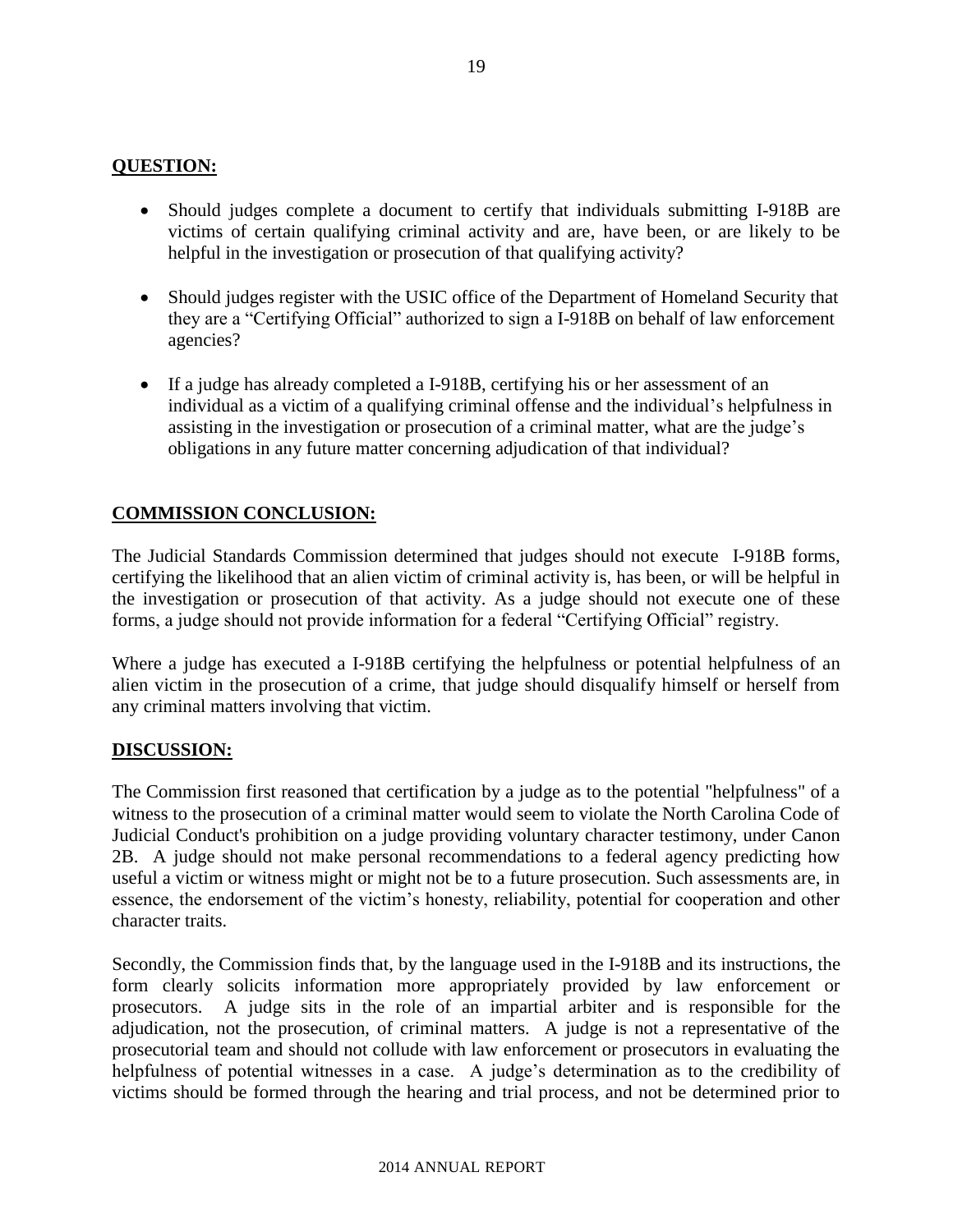adjudication. Such active involvement in securing witnesses for the prosecution and predetermining their helpfulness puts the judge in an inappropriate role that could reasonably suggest bias, or the appearance of bias, on the part of the judge in potential violation of Canon 2A and Canon 3 which require a judge to act to promote public confidence in the impartiality of his or her office.

Canon 3 also proscribes, under subsection 3A(6) that a judge should "abstain from public comment about the merits of a pending proceeding in any state or federal court dealing with a case or controversy arising in North Carolina or addressing North Carolina law…" While Canon 3A(6) permits a judge to make public statements in the course of official duties, the I-918B essentially asks that a judge forecast the helpfulness of a potential witness. To do so would be improper.

In recognition of cases where a judge has already executed a I-918B, the judge is thereafter obligated to disclose that certification of the helpfulness of the victim and, upon motion of any party, disqualify himself or herself from any further involvement in that matter and any matter in which the judge's certification as to the victim's helpfulness would present a reasonable question as to the judge's impartiality in the matter.

References:

North Carolina Code of Judicial Conduct Canon 1 Canon 2A Canon 2B Canon 3A Canon 3C Instructions for Form I-918 Supplement B, "U Nonimmigrant Status" Certification (1/15/13) Form I-918 Supplement B, "U Nonimmigrant Status" Certification (1/15/13)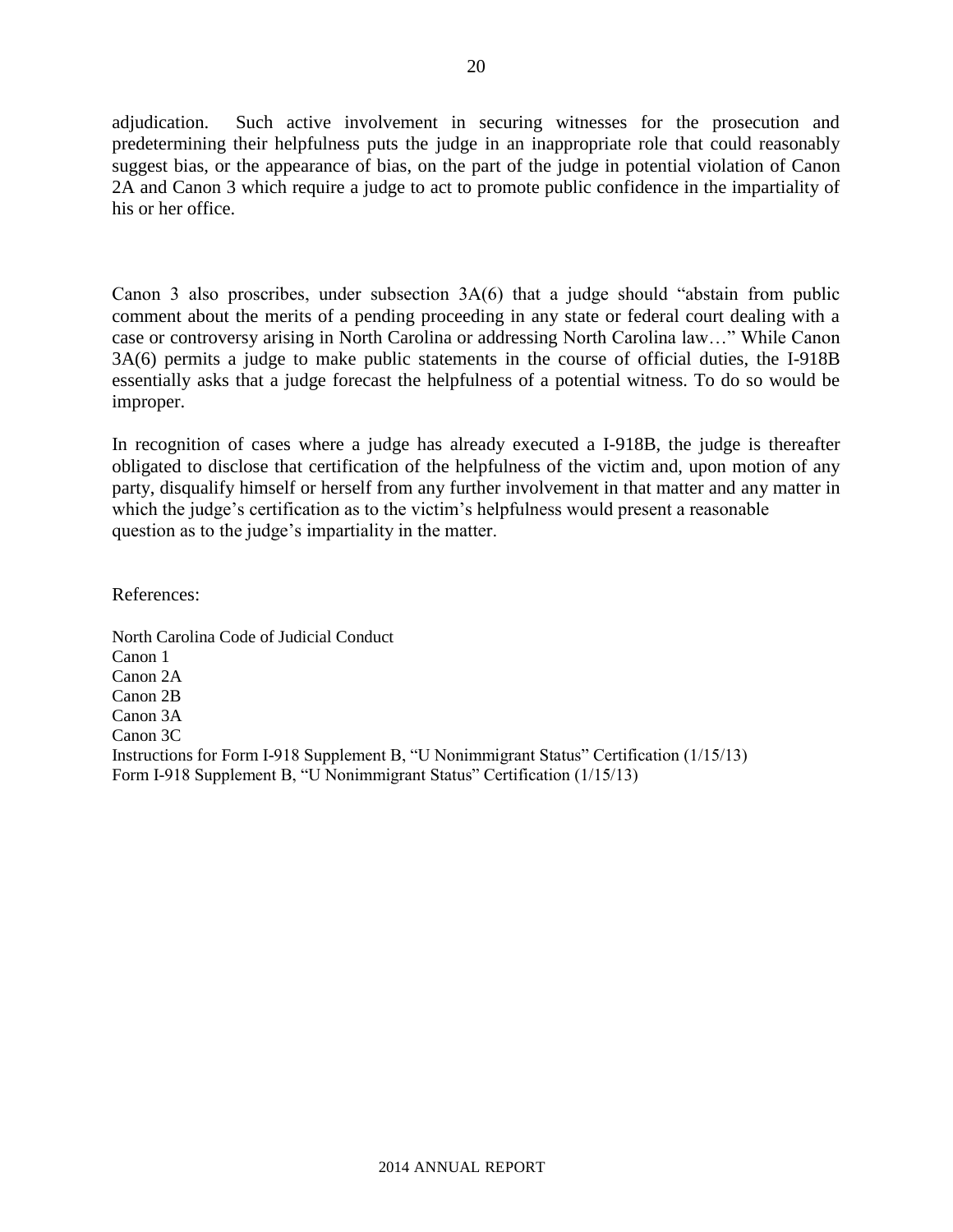# **APPENDIX D**

## **RULES OF THE JUDICIAL STANDARDS COMMISSION**

The Rules of the Judicial Standards Commission are hereby amended to read as follows:

# **RULE 1. AUTHORITY**

These rules are promulgated pursuant to the authority contained in N.C. Gen. Stat. § 7A-375(g), and § 97-78.1, and are effective September 1, 2014. The term "judge" shall at all times refer to any member of the General Court of Justice of North Carolina or any commissioner or deputy commissioner of the North Carolina Industrial Commission.

# **RULE 2. ORGANIZATION**

(a) The Commission shall have a Chairperson, who is the Court of Appeals member and two Vice-Chairpersons, each of whom shall be a superior court judge. A Vice-Chairperson shall preside in the absence of the Chairperson during Commission recommendation hearings. The Executive Director shall serve as the secretary to the full Commission and to each panel, and shall perform such duties as the full Commission or a panel may assign.

(b) The Chairperson shall divide the Commission into two six (6) member panels, one to be designated Panel A and the other Panel B. Each panel shall include one (1) superior court judge, one (1) district court judge, two (2) members appointed by the North Carolina State Bar, one (1) citizen appointed by the Governor, and one (1) citizen appointed by the General Assembly. Membership on the panels may rotate in a manner determined by the Chairperson of the Commission, provided that no member, other than the Chairperson, shall sit on both the hearing and investigative panel for the same proceeding. The Chairperson of the Commission shall preside over all panel meetings. The two Vice-Chairpersons shall be assigned to different panels and each shall preside over their respective panel meetings in the absence of the Chairperson. No member, other than the Commission Chairperson who shall preside over all disciplinary recommendation hearings, who has served on an investigative panel for a particular inquiry shall serve upon the hearing panel for the same matter. Should both panels of the Commission meet jointly, and the Chairperson not be present, then the Vice-Chairperson with the longest tenure of service on the Commission shall preside.

(c) The full Commission shall meet on the call of the Chairperson or upon the written request of any five (5) members. Each panel of the Commission shall meet every other month, unless prevented by exigent circumstances, such as inclement weather, emergency, or unresolvable conflict with court calendars, alternating such meetings with the other panel, or upon the call of the Chairperson. Hearing panels shall also meet as needed to conduct disciplinary recommendation hearings upon the call of the Chairperson. Each member of the Commission, including the Chairperson, Vice-Chairpersons, or other presiding member shall be a voting member.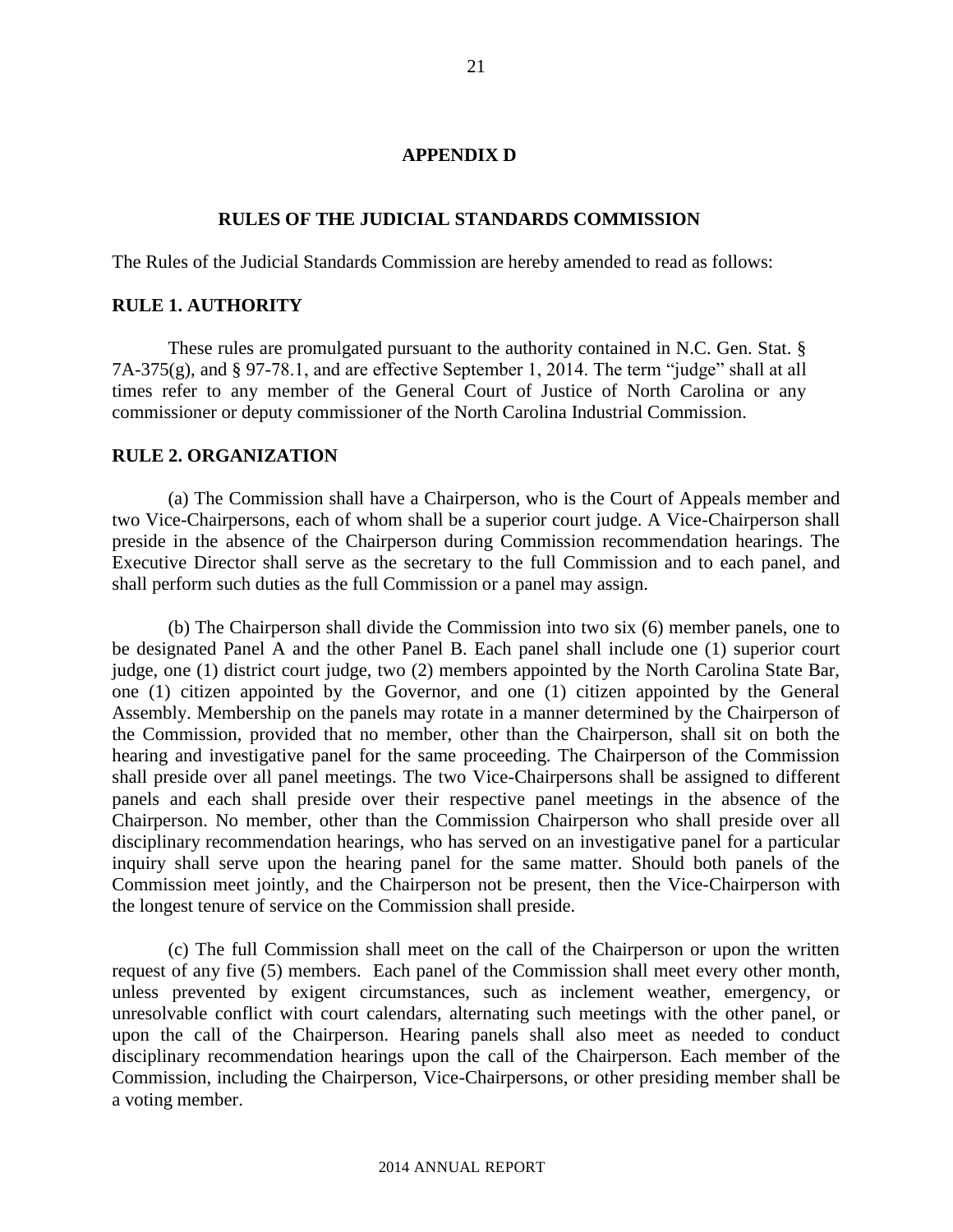(d) A quorum for the conduct of business of the full Commission shall consist of any nine (9) members. A quorum for the conduct of the business of a panel shall consist of five (5) members. A quorum for the conduct of any disciplinary recommendation proceeding instituted pursuant to Rule 12 shall consist of five (5) members of the panel assigned to hear the proceeding. The affirmative vote of five (5) members of a hearing panel is required to make a recommendation to the Supreme Court that a judge be issued a public reprimand, censured, suspended, or removed from office.

(e) The Commission shall ordinarily meet in Raleigh, but may meet anywhere in the State. The Commission's address is P.O. Box 1122, Raleigh, N.C. 27602.

# **RULE 3. EXECUTIVE DIRECTOR**

The Executive Director shall have duties and responsibilities prescribed by the Commission including but not limited to:

(1) Receive and screen complaints and allegations as to misconduct or disability, and make preliminary evaluations with respect thereto;

(2) Maintain the Commission's records;

(3) Maintain statistics concerning the operation of the Commission and make them available to the Commission and to the Supreme Court;

(4) Administer the funds for the Commission's budget, as prepared by the Administrative Office of the Courts;

(5) Employ and supervise other members of the Commission's staff;

(6) Prepare an annual report of the Commission's activities for presentation to the Commission, to the Supreme Court and to the public;

(7) Employ, with the approval of the Chairperson, a special counsel, and an investigator as necessary to investigate and process matters before the Commission and before the Supreme Court.

# **RULE 4. COUNSEL**

Commission counsel shall have duties and responsibilities prescribed by the Commission including but not limited to:

(1) Advise the Commission during its investigations and draft decisions, orders, reports and other documents;

(2) Direct investigations involving alleged misconduct or disability;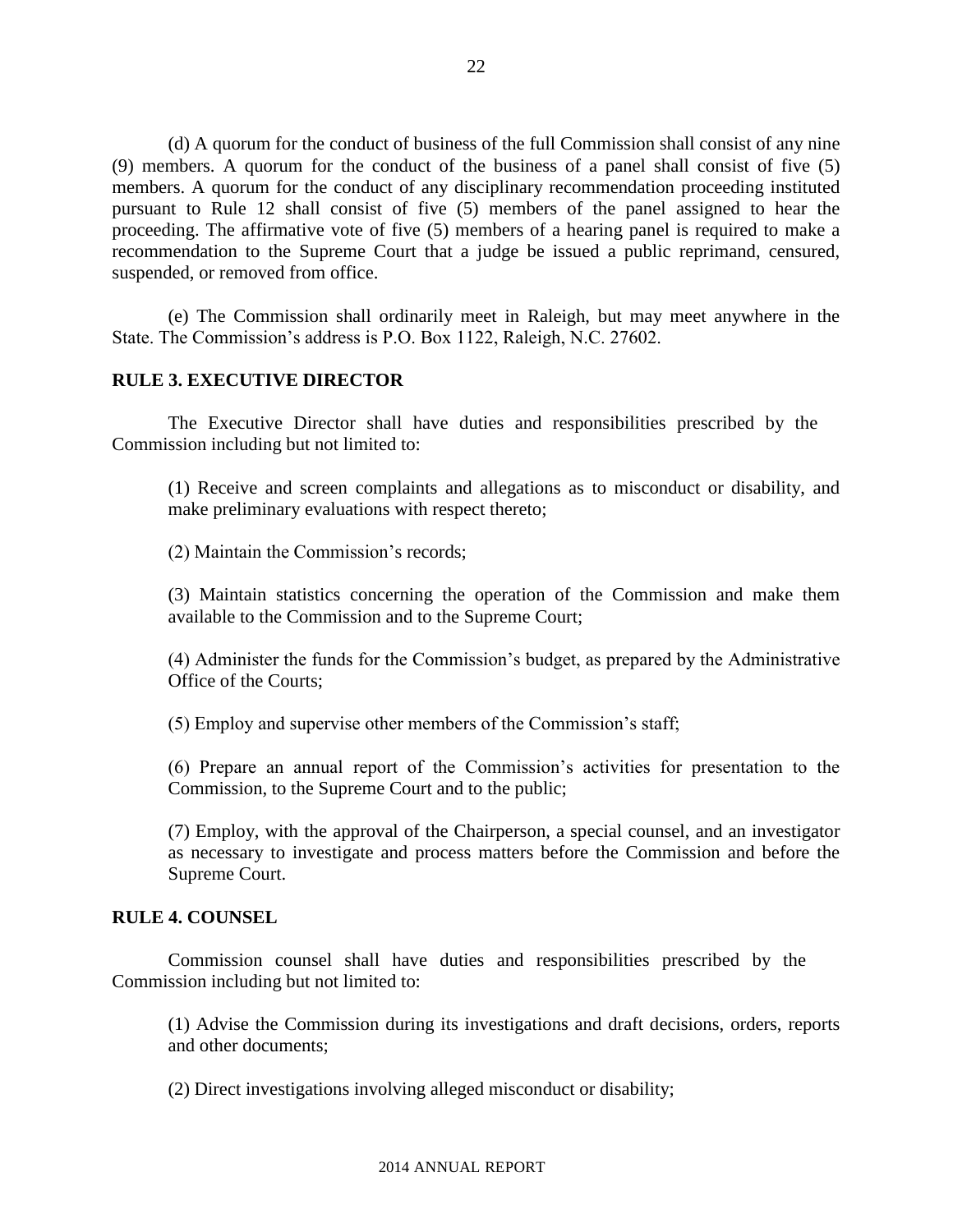(3) Direct letters of notice to respondents when directed to do so by the Commission;

(4) Prosecute disciplinary recommendation proceedings before the Commission;

(5) Appear on behalf of the Commission in the Supreme Court in connection with any recommendation made by the Commission;

(6) Perform other duties at the direction of the Executive Director or Commission Chairperson.

# **RULE 5. INVESTIGATOR**

The Investigator shall have duties and responsibilities prescribed by the Commission including, but not limited to:

(1) Conduct preliminary investigations;

(2) Conduct formal investigations, upon authorization of the Commission;

(3) Assist Counsel in the preparation and coordination of disciplinary recommendation proceedings initiated pursuant to Rule 12;

(4) Maintain records of the investigations and subsequent proceedings as set forth above;

(5) Perform other duties at the direction of the Executive Director or Commission Chairperson.

# **RULE 6. CONFIDENTIALITY**

(a) During Investigative and Initial Disciplinary Recommendation Proceedings.

- (1) Except as otherwise provided herein, or unless a written waiver is provided by the subject judge, at all times unless and until the Supreme Court orders any disciplinary action taken, all Commission proceedings including Commission deliberations, investigative files, records, papers and matters submitted to the Commission, shall be held confidential by the Commission, its Executive Director, Counsel, Investigator and staff except as follows:
	- (A) With the approval of the Commission, the investigative officer may notify respondent that a complaint has been received and may disclose to respondent the name of the person making the complaint.
	- (B) The Commission may inform a complainant or potential witness of the date when respondent is first notified that a complaint alleging misconduct or incapacity has been filed with the Commission.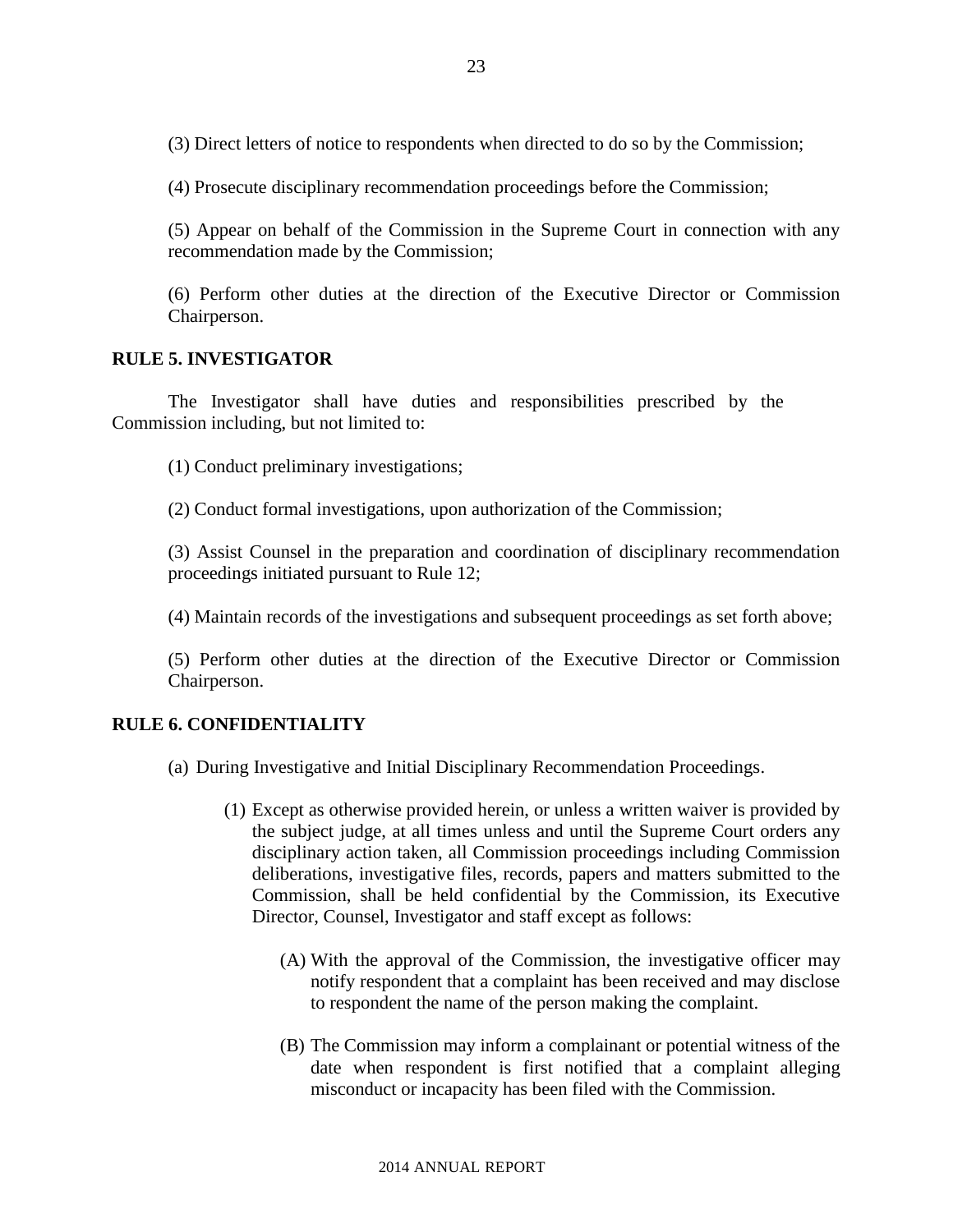- (C) When the Commission has determined that there is a need to notify another person or agency in order to protect the public or the administration of justice.
- (D) In any case in which a complaint filed with the Commission is made public by the complainant, the judge involved, independent sources, or by rule of law, the Commission may issue such statements of clarification and correction as it deems appropriate in the interest of maintaining confidence in the justice system. Such statements may address the status and procedural aspects of the proceeding, the judge' s right to a fair hearing in accordance with due process requirements, and any official action of disposition by the Commission, including release of its written notice to the complainant or the judge of such action or disposition.

(E) In any case in which the Commission initiates a formal investigation that

would create a reasonable conflict of interest for the respondent judge if he or she were to proceed in adjudicating a matter involving the complainant, the identity of the complainant may be made known to the respondent judge to facilitate recusal.

(2) The fact that a complaint has been made, or that a statement has been given to the Commission, shall be confidential during the investigation and initial proceeding except as provided in this Rule.

(3) No person providing information to the Commission shall disclose information they have obtained from the Commission concerning the investigation, including the fact that an investigation is being conducted, unless and until the Supreme Court orders any disciplinary action taken against the respondent.

(4) The work product of the Commission members, its Executive Director, Commission Counsel and investigator shall be confidential and shall not be disclosed.

(5) Where a complaint has been made to the State Ethics Commission and the Ethics Commission has forwarded the complaint to the Judicial Standards Commission and, as required by statute, notified the respondent judge of the complaint, the Judicial Standards Commission may, at its discretion, confirm the receipt and disposition of the complaint upon inquiry of the judge so notified.

(b) Commission Deliberations. All deliberations of the Commission in reaching a decision on the statement of charges or a recommendation to the Supreme Court shall be confidential and shall not be disclosed.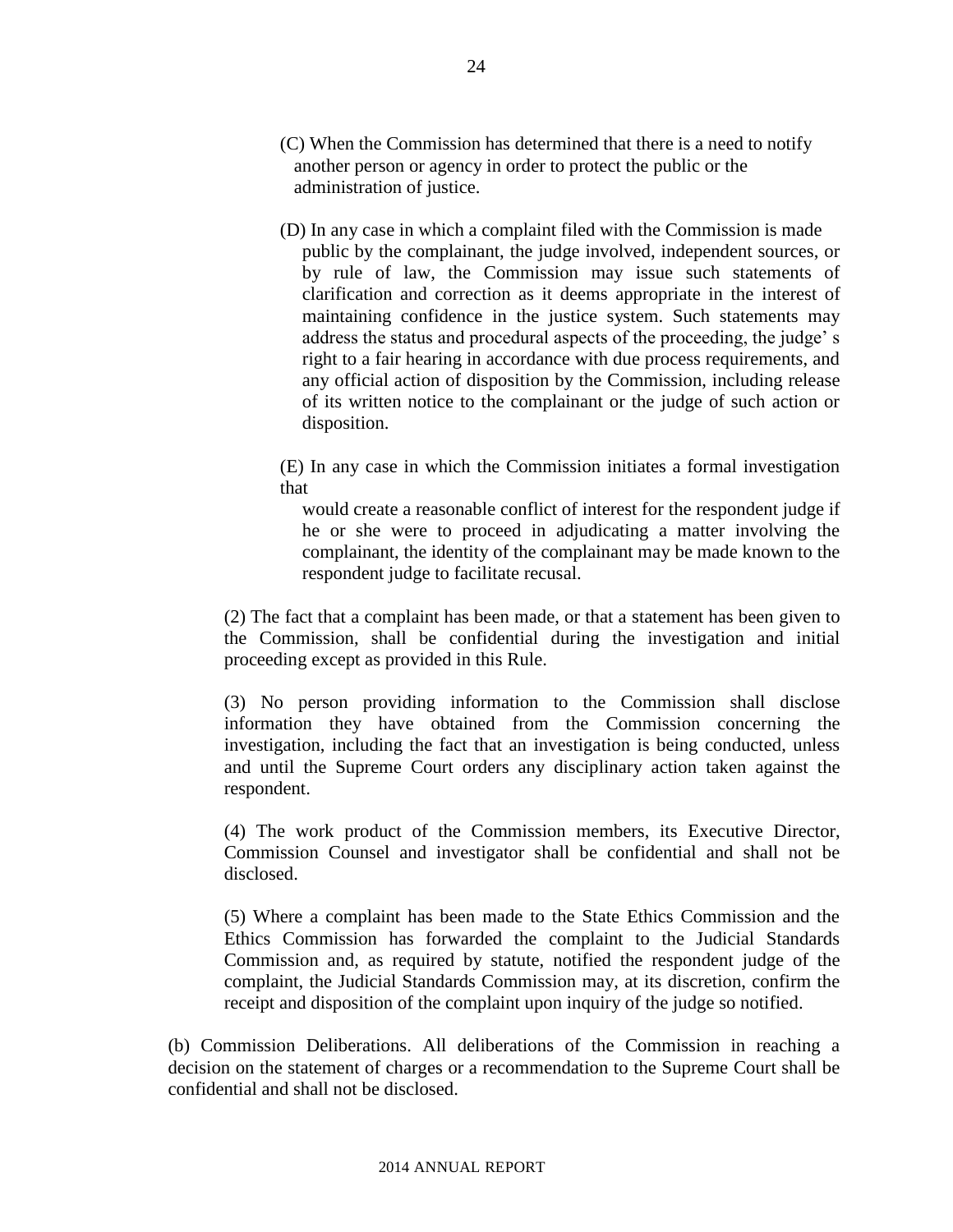(c) General Applicability.

(1) No person shall disclose information obtained from Commission proceedings or papers filed only with the Commission, except information obtained from documents disclosed to the public by the Commission pursuant to this Rule.

(2) Any person violating the confidentiality requirements of this Rule 6 may be subject to punishment for contempt.

(3) A judge shall not intimidate, coerce, or otherwise attempt to induce any person to disclose, conceal or alter records, papers, or information made confidential by the Rule. A violation of this subsection may be charged as a separate violation of the Code of Judicial Conduct.

(4) All written communications from the Commission or its employees to a judge or his or her counsel which are deemed confidential pursuant to these rules shall be enclosed in a securely sealed inner envelope which is clearly marked "Confidential".

- (d) After Investigation by the Commission and Findings of Misconduct by the Supreme Court.
	- (1) If, after an investigation is completed, the Commission concludes that disciplinary proceedings should be instituted, the notice and statement of charges filed by the Commission, along with the answer and all other pleadings, remain confidential. Disciplinary hearings ordered by the Commission are confidential, and recommendations of the Commission to the Supreme Court, along with the record filed in support of such recommendations are confidential. Testimony and other evidence presented to the Commission is privileged in any action for defamation.
	- (2) Upon issuance of a public reprimand, censure, suspension, or removal by the Supreme Court, the notice and statement of charges filed by the Commission along with the answer and all other pleadings, and recommendations of the Commission to the Supreme Court along with the record filed in support of such recommendations, are no longer confidential.

# **RULE 7. DISQUALIFICATION**

A judge who is a member of the Commission is disqualified from acting in any case in which he or she is a respondent, except in his or her own defense.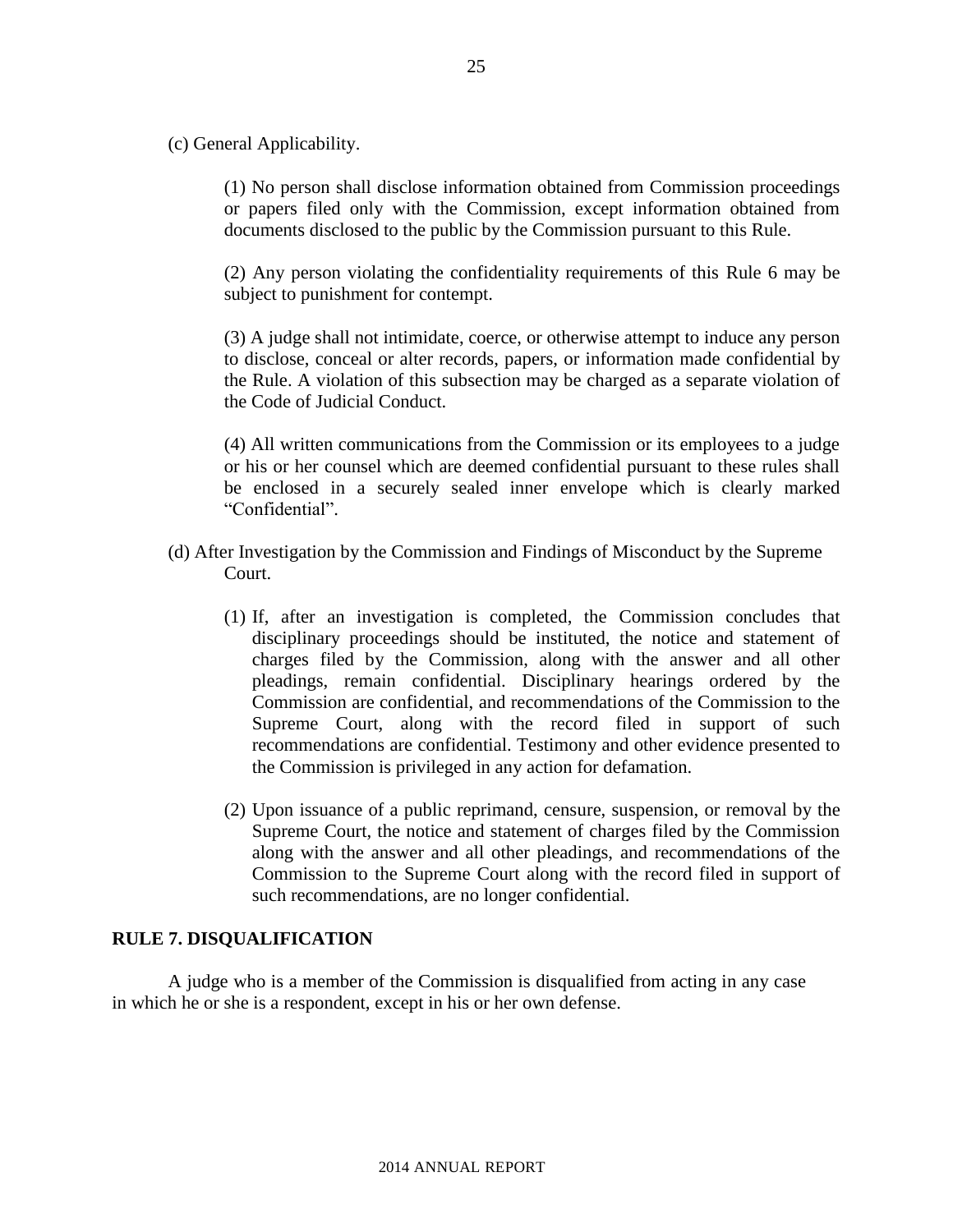#### **RULE 8. ADVISORY OPINIONS**

(a) A judge may seek an informal advisory opinion as to whether conduct, actual or contemplated, conforms to the requirements of the Code of Judicial Conduct. Such informal advisory opinion may be requested verbally or in writing. The Chairperson, Executive Director, or Counsel may grant or deny a request for an informal advisory opinion. Information contained in a request for an informal advisory opinion shall be confidential, however, when a request for an informal advisory opinion discloses actual conduct which may be actionable as a violation of the Code of Judicial Conduct, the Chairperson, Executive Director, or Counsel shall refer the matter to an investigative panel of the Commission for consideration. The Chairperson, Executive Director, or Counsel may issue an informal advisory opinion to guide the inquiring judge's own prospective conduct if the inquiry is routine, the responsive advice if readily available from the Code of Judicial Conduct and formal Commission opinions, or the inquiry requires immediate response to protect the inquiring judge's right or interest. An informal advisory opinion may be issued verbally, but shall be confirmed in writing and shall approve or disapprove only the matter in issue and shall not otherwise serve as precedent and shall not be published. An inquiry requesting an opinion concerning past conduct or that presents a matter of first impression shall be referred to the Commission for formal opinion. Such informal advisory opinions shall be reviewed periodically by the Commission and, if upon such review, a majority of the Commission present and voting decided that such informal advisory opinion should be withdrawn or modified, the inquiring judge shall be notified in writing by the Executive Director. Until such notification, the judge shall be deemed to have acted in good faith if he or she acts in conformity with the informal advisory opinion which is later withdrawn or modified. If an inquiring judge disagrees with the informal advisory opinion issued by the Chairperson, Executive Director, or Counsel, such judge may submit a written request, in accordance with subsection (b), for consideration of the inquiry by the Commission at its next regularly scheduled meeting.

(b) Any person may request that the Commission issue a formal opinion as to whether actual or contemplated conduct on the part of a judge conforms to the requirements of the Code of Judicial Conduct. Such requests for formal opinions shall be submitted to the Executive Director. Information contained in a request for a formal opinion shall not be confidential. The Commission shall determine whether to issue a formal opinion in response to such request; if the Commission determines to issue a formal opinion, it shall prepare a formal written opinion which shall state its conclusion with respect to the question asked and the reason therefor. Such formal opinions shall be provided to interested parties in the manner deemed appropriate by the Chairperson and a copy shall be provided the Appellate Reporter for publication and such Reporter shall, from time to time as directed by the Commission, publish an index of advisory opinions. Formal advisory opinions shall have precedential value in determining whether similar conduct conforms to the Code of Judicial Conduct, but shall not constitute controlling legal authority for the purposes of review of a disciplinary recommendation by a reviewing court. A formal opinion may be reconsidered or withdrawn by the Commission in the same manner in which it was issued. Until a formal advisory opinion is modified or withdrawn by the Commission or overturned by a reviewing court, a judge shall be deemed to have acted in good faith if he or she acts in conformity therewith.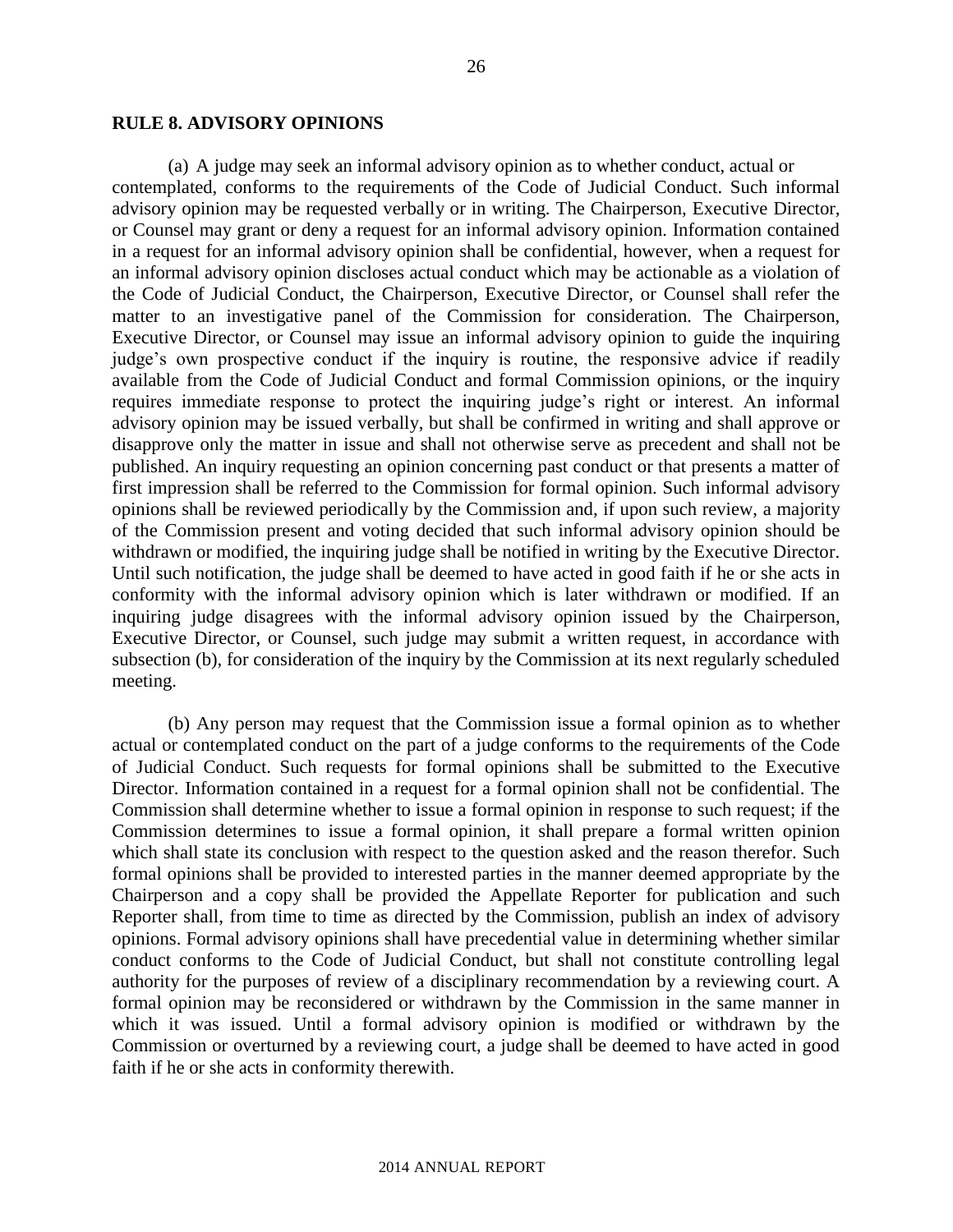(c) All inquiries, whether requesting a formal opinion or an informal advisory opinion, shall present in detail all operative facts upon which the inquiry is based, but should not disclose privileged or sensitive information which is not necessary to the resolution of the question presented.

# **RULE 9. PROCEDURE UPON RECEIPT OF COMPLAINT OR INFORMATION**

(a) The Executive Director and Commission Counsel shall review each complaint or information received by the Commission to determine whether the complaint or information, if true, discloses facts indicating that a judge has engaged in conduct which is in violation of the Code of Judicial Conduct, has engaged in willful misconduct in office, has willfully and persistently failed to perform the duties of his or her judicial office, has engaged in conduct prejudicial to the administration of justice that brings the judicial office into disrepute, or is habitually intemperate, or alleging that a judge is suffering from a mental or physical incapacity interfering with the performance of his duties, which incapacity is, or is likely to become, permanent.

> (1) If such initial review discloses no such facts so that the complaint is obviously unfounded or frivolous, the Executive Director shall notify the Chairperson who, if he or she agrees, may dismiss the complaint. The Chairperson shall inform the investigative panel of any such dismissal at the panel's next meeting and, upon the request of any member, such determination may be reconsidered; otherwise the dismissal of the complaint shall be final and the complainant shall be notified.

> (2) If such initial review discloses no such facts so that the complaint is obviously unfounded and frivolous, and the complaint substantially conforms to an abuse of the complaint process, the Executive Director shall notify the Chairperson, who, if he or she agrees, may dismiss the complaint and recommend that the complainant be barred from further complaints to the Commission. The Chairperson shall inform the investigative panel of any such dismissal and recommended bar at the panel's next meeting and, upon the request of any member, such dismissal may be reconsidered. Provided, a recommended bar of further complaints by the complainant shall be ordered only upon the affirmative finding of the panel, by clear and convincing evidence, that the complainant has abused the complaint process by one or more of the following:

(A) Abusive or threatening language directed toward the staff, Commission, or judiciary;

(B) Knowingly filing false information with the Commission;

(C) Repeated demands to rehear a complaint already reviewed and dismissed with no new or significantly different allegations or evidence, or repeated demands to rehear a complaint already determined to be outside of the time period allowed for review of alleged misconduct by the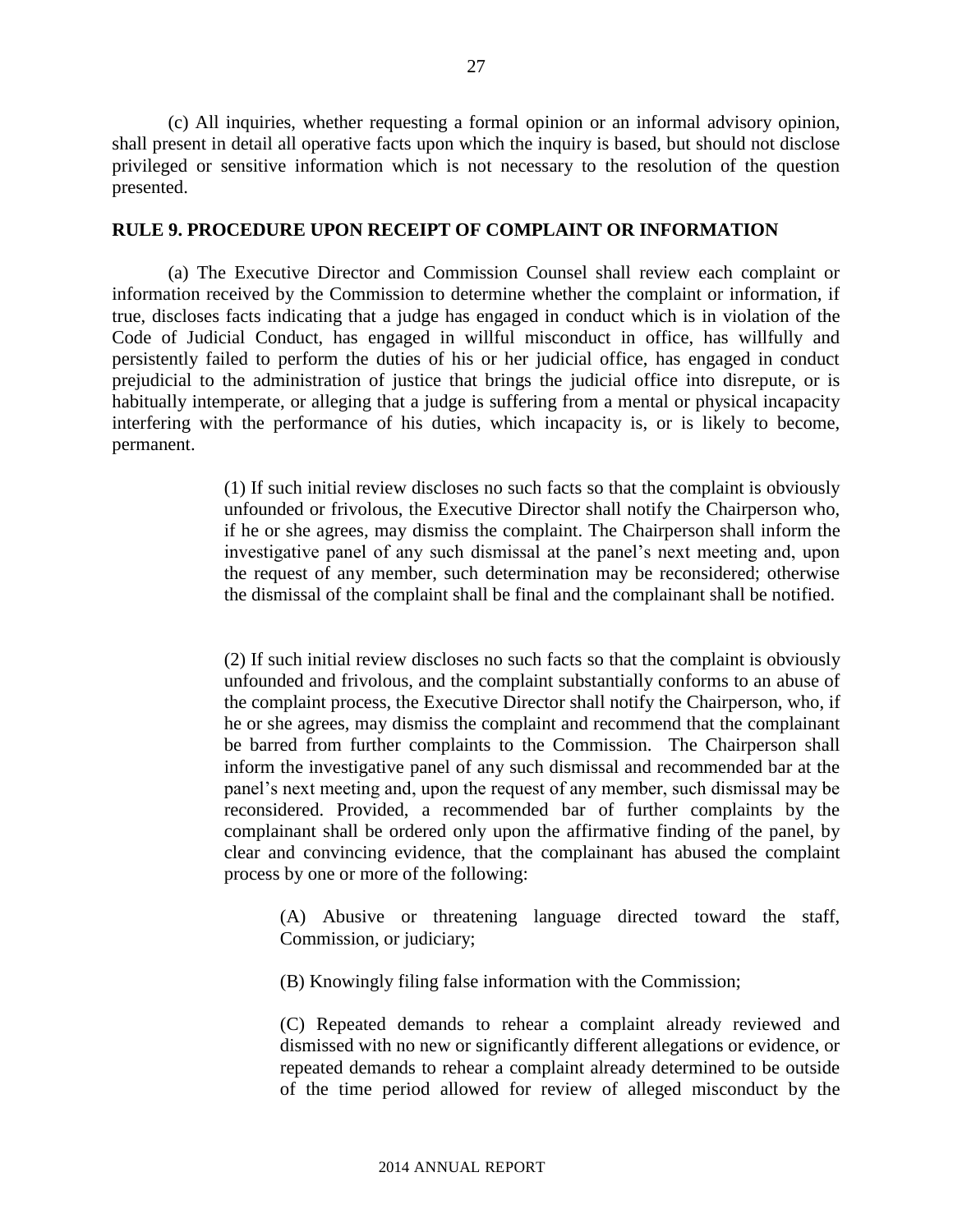# Commission;

(D) Complaints which maintain that the complainant is not subject to the authority of the State of North Carolina, its laws, rules, or procedures and refuse to recognize the authority of the General Statutes of North Carolina over the Commission's operations and procedures;

(b) If a complaint or information is not dismissed as frivolous or unfounded, the Executive Director and Investigator shall conduct such preliminary review as may be necessary to apprise the investigative panel of the nature thereof, and such panel shall review the complaint or information at the next meeting occurring after the complaint or information is received.

(c) If the investigative panel, by the affirmative vote of not less than five (5) members, determines that the complaint alleges, or information discloses, facts indicating that a judge has engaged in conduct which is in violation of the Code of Judicial Conduct, has engaged in willful misconduct in office, has willfully and persistently failed to perform the duties of his or her judicial office, has engaged in conduct prejudicial to the administration of justice that brings the judicial office into disrepute, or is habitually intemperate, or alleging that a judge is suffering from a mental or physical incapacity interfering with the performance of his duties, which incapacity is, or is likely to become, permanent, such panel shall order a formal investigation to determine whether disciplinary proceedings or health-related retirement should be recommended.

(d) The judge shall be notified of the formal investigation, the nature of the allegations which the Commission is investigating, and whether the formal investigation is on the Commission's own motion or upon written complaint. The notice shall afford the judge a reasonable opportunity to present such relevant information as he or she may deem advisable. Such notice shall be in writing and may be personally delivered by the Chairperson, Executive Director, Commission Counsel, or Investigator, or it may be delivered by certified mail, return receipt requested.

(e) If, upon ordering a formal investigation in accordance with subparagraph (d) above, the investigative panel determines that immediate suspension of the judge is required for the proper administration of justice, it may recommend to the Chief Justice that such judge be temporarily suspended from the performance of his or her judicial duties pending final disposition of the inquiry. A copy of such recommendation shall be provided the judge by certified mail, return receipt requested.

# **RULE 10. RECORD OF PROCEEDINGS**

The Commission shall keep a record of all formal investigations and disciplinary recommendation proceedings concerning a judge. In disciplinary recommendation hearings, testimony shall be recorded verbatim by a court reporter and by video recording and, if the Commission recommends to the Supreme Court that the judge be disciplined, a transcript of the evidence and all proceedings therein shall be prepared, including a video recording of the testimony of all witnesses who testify at the disciplinary recommendation hearing, and made a part of the record.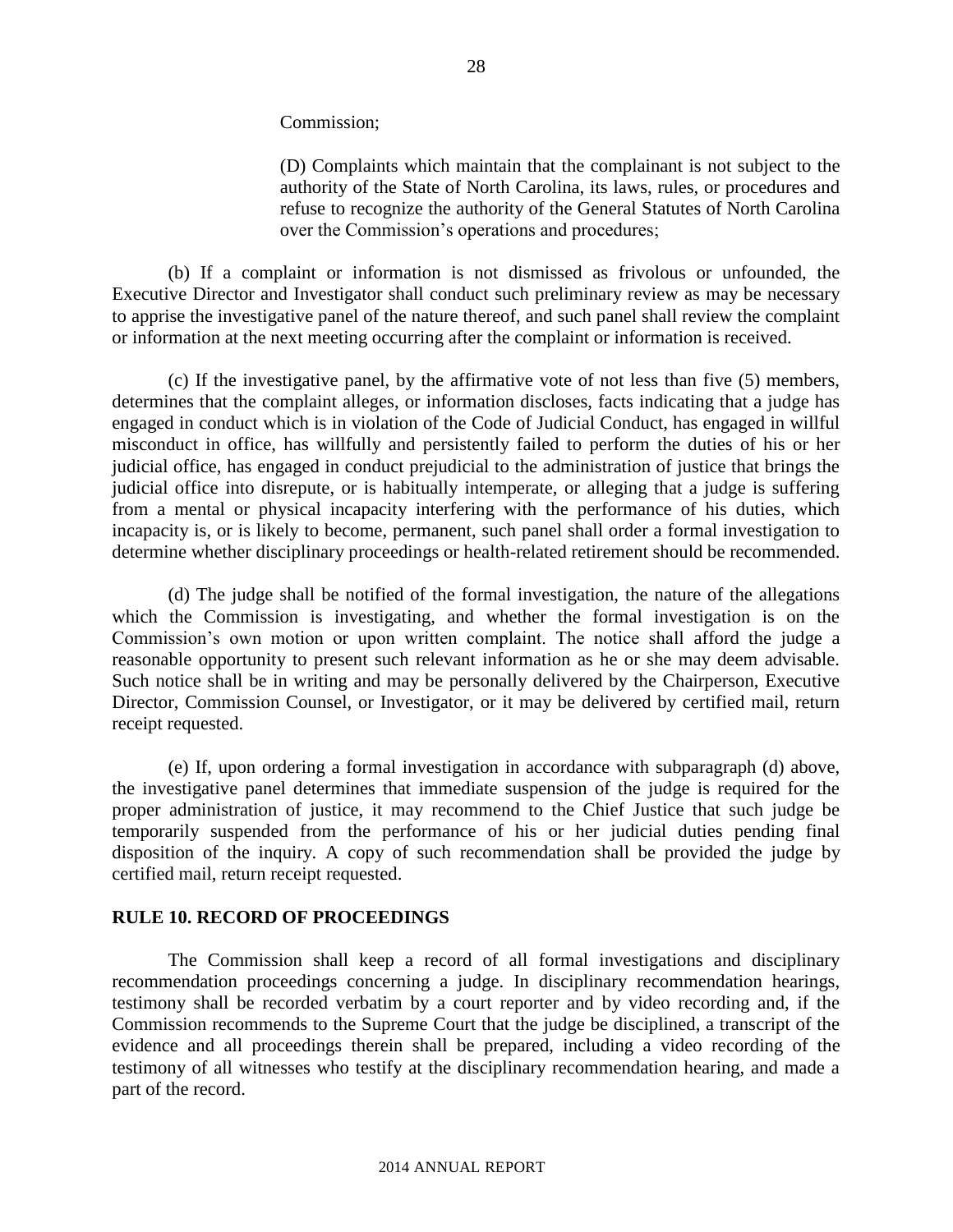# **RULE 11. LETTER OF CAUTION**

If the inquiry discloses conduct by a judge which requires attention but is not of such a nature as to warrant a recommendation by Commission that the judge be disciplined by the Supreme Court, the investigative panel may issue a letter of caution to the judge. No letter of caution may be issued after a disciplinary recommendation proceeding has been initiated pursuant to Rule 12.

# **RULE 12. INITIATION OF DISCIPLINARY RECOMMENDATION PROCEEDINGS**

If, after completion of the formal investigation, the investigative panel determines, by the affirmative vote of not less than five (5) members, that probable cause exists that a judge has:

(a) violated the Code of Judicial Conduct and engaged in conduct prejudicial to the administration of justice and that such conduct, if proven, would warrant a recommendation by the Commission that the judge receive a public reprimand by the Supreme Court, that may require that the judge follow a corrective course of action or, be disciplined by the Supreme Court; or

(b) that a judge is temporarily incapacitated or is suffering from an incapacity which is, or is likely to become, permanent; then,

the Commission shall initiate disciplinary recommendation proceedings by the filing, at the Commission offices, a Statement of Charges alleging the charge or charges. The Statement of Charges shall identify the complainant and state the charge or charges in plain and concise language and in sufficient detail to give fair and adequate notice of the nature of the alleged conduct or incapacity. The Statement of Charges shall be entitled "BEFORE THE JUDICIAL STANDARDS COMMISSION, Inquiry Concerning a Judge No. ... " A copy of the Statement of Charges shall be personally served upon the respondent judge by the Chairperson, the Executive Director, the Commission's Investigator, or by some person of suitable age and discretion designated by the Commission. If, after reasonable efforts to do so, personal service upon the respondent judge cannot be effected, service may be made by registered or certified mail with a delivery receipt, and proof of service in accordance with N.C. Gen. Stat. § 1-75.10(4) shall be filed with the Commission. Service of a copy of the Statement of Charges shall constitute notice to the respondent judge of the initiation of disciplinary recommendation proceedings.

# **RULE 13. ANSWER**

Unless the time is extended by order of the Commission, the respondent judge shall file at the Commission offices, within twenty (20) days after service of the Statement of Charges, a written original and 10 copies of an Answer, which shall be verified. The Statement of Charges and Answer shall constitute the pleadings. No further pleadings may be filed, and no motions may be filed against any of the pleadings. The assertion of a mental or physical condition as a defense by the respondent judge shall constitute a waiver of medical privilege for the purpose of the Commission proceeding.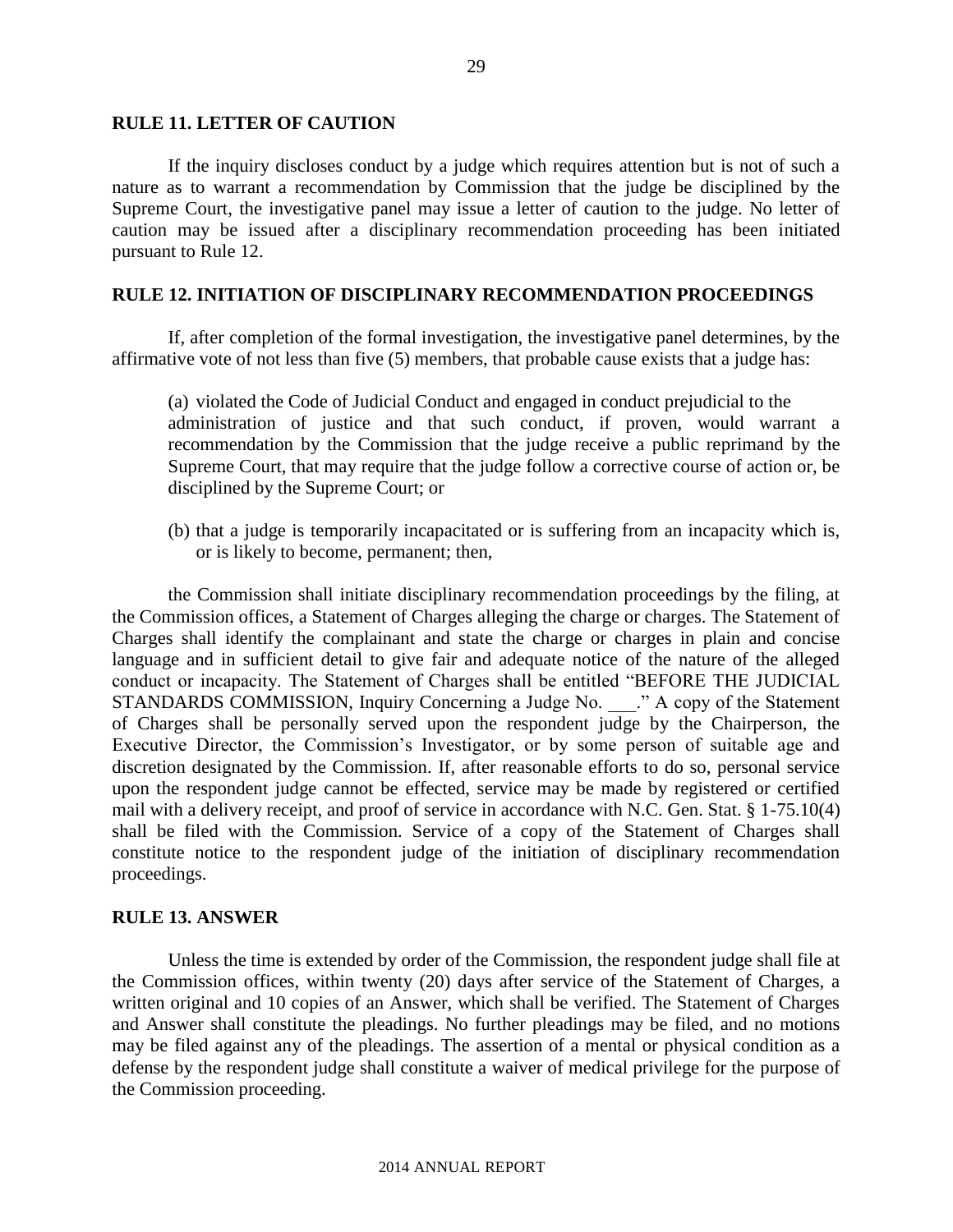Failure to answer the Statement of Charges shall constitute an admission of the factual allegations contained in the Statement of Charges.

# **RULE 14. EX PARTE CONTACTS**

After the filing of a Statement of Charges and disciplinary recommendation proceedings by the Commission, members of the Commission shall not engage in *ex parte* communications regarding the matter with the respondent judge, counsel for the respondent judge, Commission counsel, or any witness, except that Commission members may communicate with Commission staff and others with respect to procedural and administrative matters as may be required to perform their duties in accordance with these rules.

# **RULE 15. DISCOVERY**

(a) Upon written demand after the time for filing an Answer has expired, Commission Counsel and respondent judge will each disclose to the other, within 20 days after such demand, the following:

- (1) the name and address of each witness the party expects to offer at the disciplinary recommendation hearing;
- (2) a brief summary of the expected testimony of each witness;
- (3) copies of any written statement and a transcript of any electronically recorded statement made by any person the party anticipates calling as a witness;
- (4) copies of documentary evidence which may be offered;

(b) Failure to disclose the name of any witness, or to provide any material required to be disclosed by section (a) may result in the exclusion of the testimony of such witness or the documentary evidence which was not provided.

(c) Commission Counsel shall provide the respondent judge with any exculpatory evidence of which he or she is aware and which is relevant to the allegations of the complaint.

(d) Both Commission Counsel and respondent judge shall have a continuing duty to supplement information required to be exchanged under this rule.

(e) The taking of depositions, serving of requests for admission, and other discovery procedures authorized by the Rules of Civil Procedure, shall be permitted only by stipulation of the parties or by order of the Commission Chairperson for good cause shown, and in such manner and upon such conditions as the Chairperson may prescribe.

(f) Disputes concerning discovery shall be determined by the Chairperson, whose decision may not be appealed prior to the conclusion of the disciplinary recommendation hearing and the entry of a recommendation for discipline or other final order by the Commission.

# 30

## 2014 ANNUAL REPORT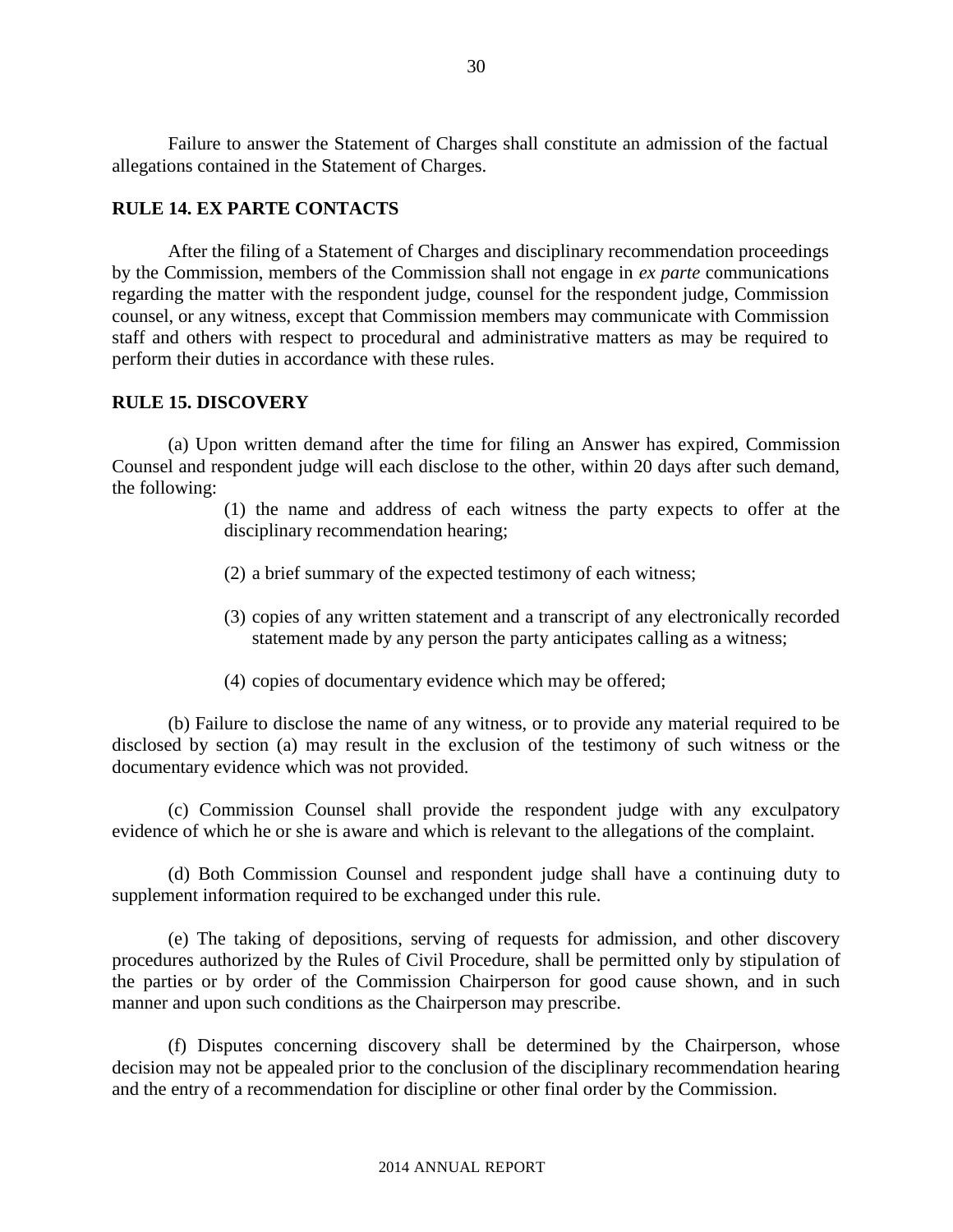(g) Unless the time is extended by order of the Commission, all discovery shall be completed within 60 days of the filing of the answer.

# **RULE 16. AMENDMENTS TO NOTICE OR ANSWER**

At any time prior to the conclusion of the disciplinary recommendation hearing, the hearing panel may allow or require amendments to the Statement of Charges or to the Answer. The Statement of Charges may be amended to conform to the proof or to set forth additional facts, whether occurring before or after the commencement of the disciplinary recommendation hearing. In the event of an amendment setting forth additional facts, the respondent judge shall be given a reasonable time to answer the amendment and to prepare and present his or her defense to the matters charged thereby.

# **RULE 17. DISCIPLINARY RECOMMENDATION HEARING**

Upon the filing of an Answer, or upon the expiration of the time allowed for its filing, the hearing panel shall order a disciplinary recommendation hearing before it upon the charges contained in the Statement of Charges. The disciplinary recommendation hearing shall be held no sooner than 60 days after filing of the Answer or, if no Answer is filed, 60 days after the expiration of time allowed for its filing, unless the judge consents to an earlier disciplinary recommendation hearing. The Commission shall serve a notice of the disciplinary recommendation hearing upon the respondent judge in the same manner as service of the Statement of Charges under Rule 12.

Upon the date set for the disciplinary recommendation hearing, such disciplinary recommendation hearing shall proceed whether or not the respondent judge has filed an Answer, and whether or not he or she appears in person or through counsel. At least six members, or alternates, shall be present continually during the presentation of evidence at the disciplinary recommendation hearing.

Commission Counsel, or other counsel appointed by the Commission for that purpose, shall present evidence in support of the charges alleged in the Statement of Charges. Commission counsel may call the respondent judge as a witness.

The disciplinary recommendation hearing shall be recorded verbatim in accordance with the provisions of Rule 10.

# **RULE 18. RIGHTS OF RESPONDENT; BURDEN OF PROOF**

The respondent judge shall have the right to representation by counsel and the opportunity to defend against the charges by the introduction of evidence, examination and cross-examination of witnesses and to address the hearing panel in argument at the conclusion of the disciplinary recommendation hearing. The respondent judge shall also have the right to the issuance of subpoenas to compel the attendance of witnesses or the production of documents and other evidentiary material.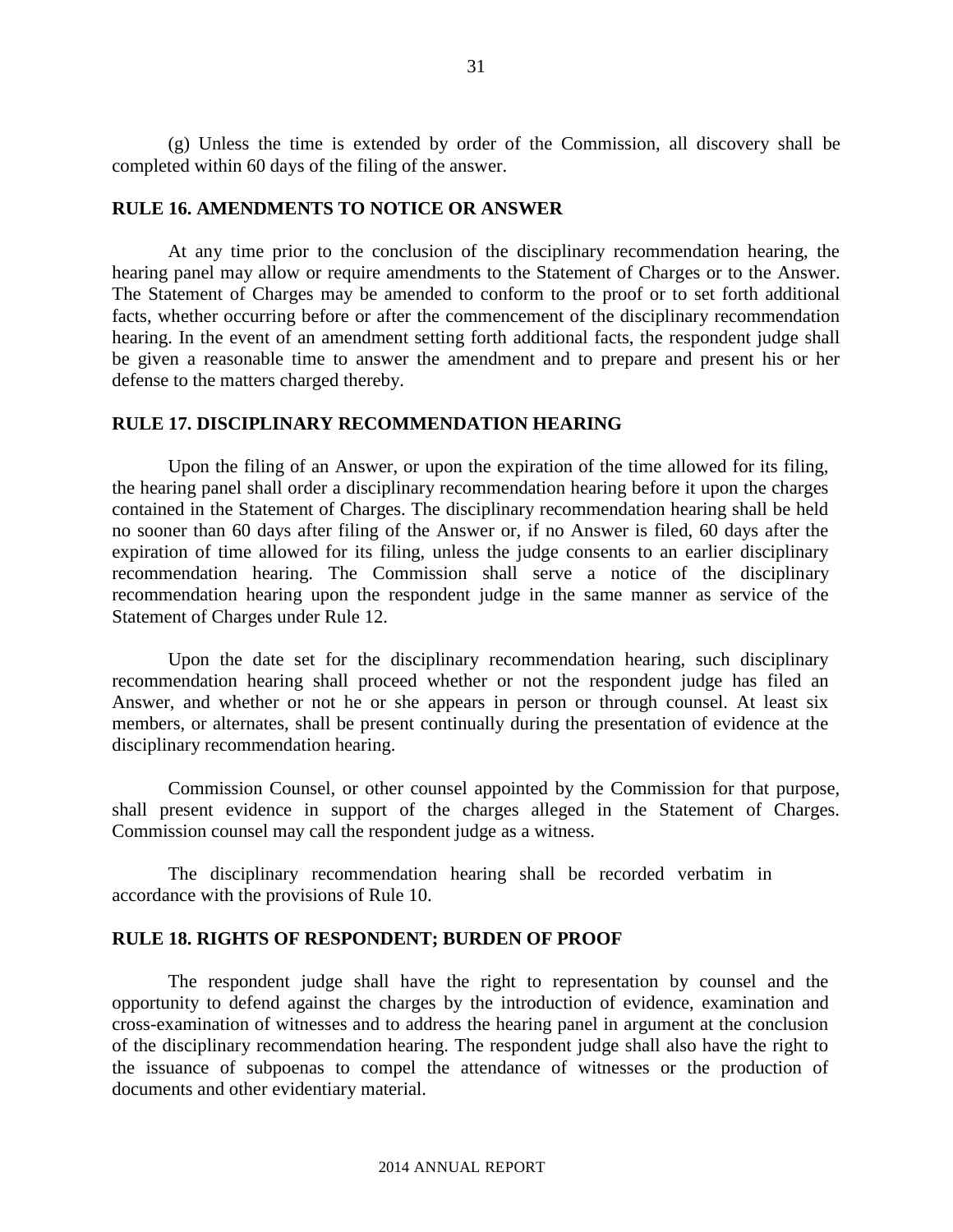Upon the entry of an appearance by counsel for the respondent judge, a copy of any notices, pleadings, or other written communications sent to the respondent judge shall be furnished to such counsel by the Executive Director.

Commission Counsel shall have the burden of proving the existence of grounds for a recommendation of discipline by clear, cogent and convincing evidence, as that term is defined by the Supreme Court.

# **RULE 19. WITNESSES; OATHS; SUBPOENAS**

The respondent judge and the Commission shall have the right to call witnesses to testify to the character of the respondent and any genuine dispute of material facts between the parties in the disciplinary recommendation hearing. Neither the respondent judge nor the Commission shall call more than four character witnesses in such a proceeding. Additional character witnesses may submit affidavits or be identified and tendered for the record. Neither the respondent judge nor the Commission shall be limited in the number of witnesses called to testify to material facts in a disciplinary recommendation hearing.

Every witness who testifies before the hearing panel at a disciplinary recommendation hearing shall be required to declare, by oath or affirmation, to testify truthfully. The oath or affirmation may be administered by any member of the Commission. A subpoena to compel the attendance of a witness at a disciplinary recommendation hearing before the Commission, or a subpoena for the production of documentary evidence, shall be issued in the name of the State upon request of any party, and shall be signed by a member of the Commission, by the Executive Director, or by Commission Counsel. A subpoena shall be served, without fee, by any officer authorized to serve a subpoena pursuant to the provisions of N.C. Gen. Stat. § 1A-1, Rule 45(b).

Witnesses shall be reimbursed in the manner provided in civil cases in the General Court of Justice, and their expenses shall be borne by the party calling them unless, when mental or physical disability of the judge is in issue, in which case the Commission shall bear the reasonable expenses of the witnesses whose testimony is related to the disability. Vouchers authorizing disbursements by the Commission for witnesses shall be signed by the Chairperson or Executive Director.

# **RULE 20. RULES OF EVIDENCE**

Except as otherwise provided in these rules, the Rules of Evidence as set forth in Chapter 8C of the North Carolina General Statutes shall apply in all disciplinary recommendation hearings under these rules. Rulings on evidentiary matters shall be made by the Chairperson, or by member presiding in the absence of the Chairperson.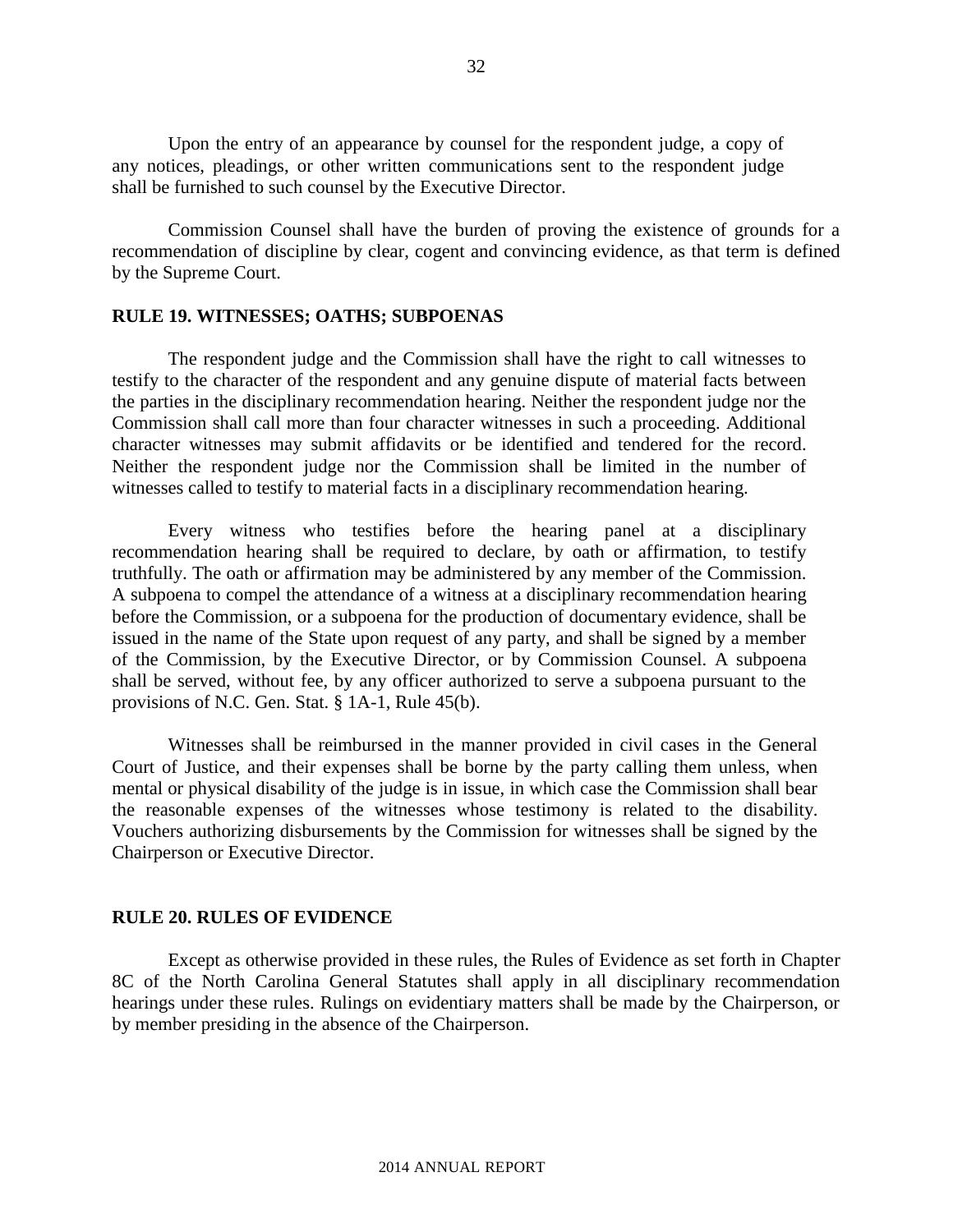# **RULE 21. MEDICAL EXAMINATION**

When the mental or physical condition or health of the respondent judge is in issue, a denial of the alleged condition shall constitute a waiver of medical privilege for the purpose of the Commission proceeding, and the respondent judge shall be required to produce, upon request of Commission Counsel, his or her medical records relating to such condition. The respondent judge shall also be deemed to have consented to a physical or mental examination by a qualified licensed physician or physicians designated by the Commission. A copy of the report of such examination shall be provided to the respondent judge and to the Commission. The examining physician or physicians shall receive the fee of an expert witness, to be set by the Commission.

# **RULE 22. STIPULATIONS**

At any time prior to the conclusion of a disciplinary recommendation hearing, the respondent judge may stipulate to any or all of the allegations of the Statement of Charges in exchange for a stated disposition, which may include a stated recommendation to the Supreme Court for discipline. The stipulation shall be in writing and shall set forth all material facts relating to the proceeding and the conduct of respondent. The stipulation shall be signed by the respondent judge, his or her counsel, and by Commission Counsel. The stipulation shall be submitted to the hearing panel, which shall either approve the stipulation or reject it. If the stipulation provides for a stated recommendation for discipline, it must be approved by the affirmative vote of not less than five members of the hearing panel. If the stipulation is rejected by the hearing panel, it shall be deemed withdrawn and will not be considered in any proceedings before, or deliberations of, the hearing panel. If the hearing panel approves the stipulation, it shall prepare a written recommendation to the Supreme Court consistent therewith and transmit such recommendation in accordance with the provisions of Rules 24 and 25.

# **RULE 23. CONTEMPT POWERS**

The Commission has the same power as a trial court of the General Court of Justice to punish for contempt, or for refusal to obey lawful orders or process of the Commission. See N.C. Gen. Stat. § 7A-377(d).

# **RULE 24. PROCEDURE FOLLOWING DISCIPLINARY RECOMMENDATION HEARING**

At the conclusion of the disciplinary recommendation hearing, the hearing panel shall deliberate and determine whether to dismiss the proceeding or to file a recommendation with the Supreme Court. In all cases, the Executive Director shall notify the respondent judge in writing of the decision of the hearing panel within 60 days after the conclusion of the disciplinary recommendation hearing, unless the time is extended by order of the Chairperson.

At least five members of the Commission must concur in any recommendation to issue a public reprimand, censure, suspend, or remove any judge. If the hearing panel reaches a decision to recommend the public reprimand, censure, suspension or removal of a judge, the Executive Director shall prepare a proposed record of the proceedings and a written decision setting forth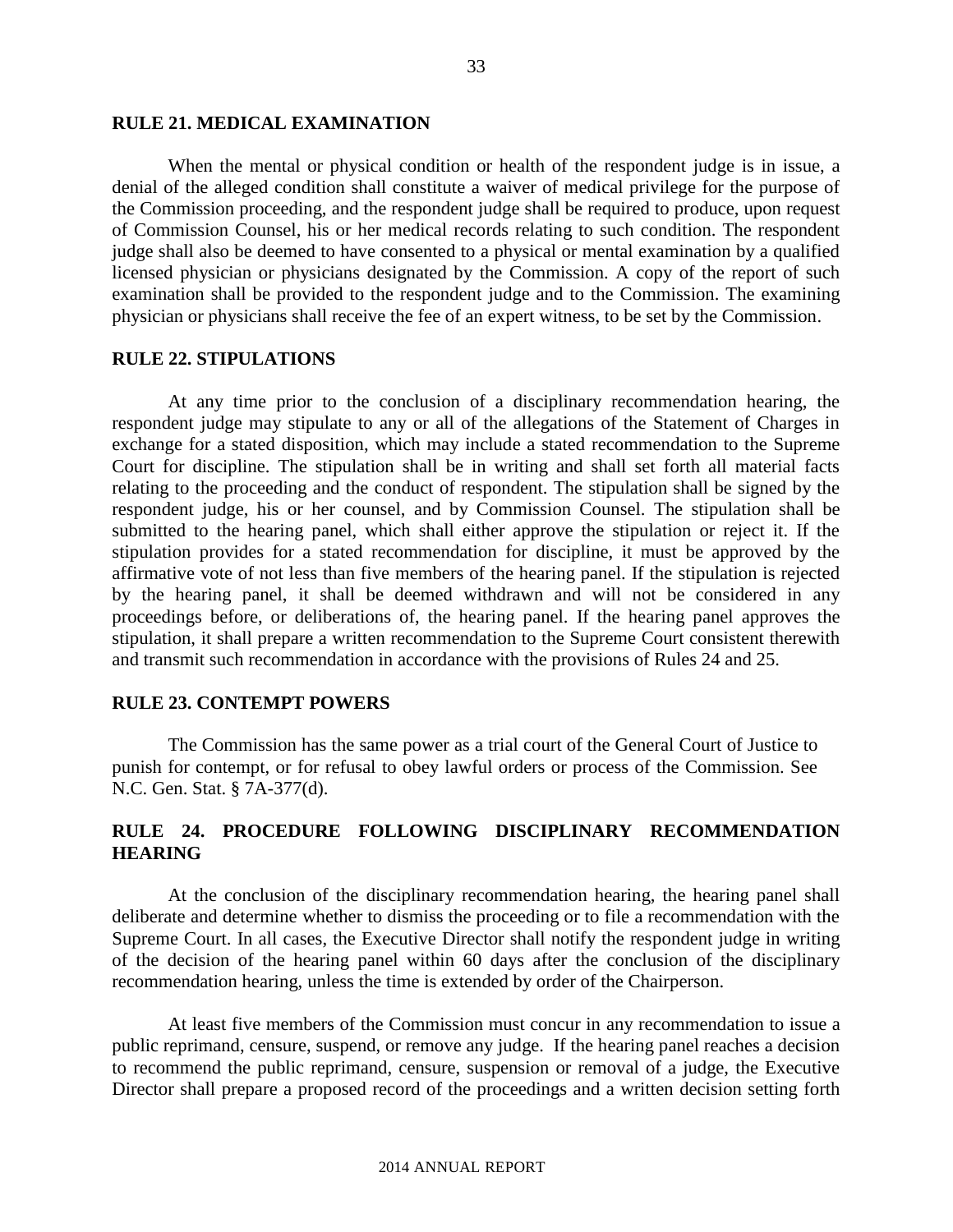the hearing panel's findings of fact, conclusions of law, and recommendation. The proposed record of the proceeding shall include a verbatim transcript of the disciplinary recommendation hearing as well as a copy of the video recording of such disciplinary recommendation hearing. Such proposed record and decision shall be served upon the respondent judge and his or her counsel, if any, in the same manner as service of the complaint under Rule 12.

# **RULE 25. TRANSMITTAL OF RECORD TO THE SUPREME COURT**

A respondent who is recommended for public reprimand, censure, suspension, or removal is entitled to a copy of the proposed record to be filed with the Supreme Court, and if the respondent has objections to it, to have the record settled by the Commission's chair. Unless the respondent judge files objections to the proposed record, or a proposed alternative record, within 10 days after the proposed record and the recommendation of the hearing panel have been served upon him or her, the proposed record shall constitute the official record. If the respondent judge files objections or a proposed alternative record, the Commission Chairperson shall send written notice to Commission Counsel and to the respondent judge and his or her counsel, setting a time and place for a hearing to settle the record, and the record as settled by the Commission Chairperson shall be the official record.

Within 10 days after the official record has been settled, the Executive Director shall certify the record and decision of the Commission and file it with the Clerk of the Supreme Court. The Executive Director shall concurrently serve upon the respondent judge, in the same manner as service of the complaint under Rule 12, a notice of the filing of such record and decision, specifying the date upon which it was filed in the Supreme Court. The Executive Director shall also transmit to the respondent judge copies of any changes to the official record occurring as a result of the settlement of the record.

# **RULE 26. PROCEEDINGS IN THE SUPREME COURT**

The respondent is entitled to present a brief and to argue the respondent's case, in person and through counsel, to the Supreme Court. Proceedings in the Supreme Court shall be as prescribed by Supreme Court Rule. See N.C. Gen. Stat. § 7A-33 and The Rules for Review of Recommendations of the Judicial Standards Commission.

Adopted unanimously by the Judicial Standards Commission during its regular business meeting on this the  $8<sup>th</sup>$  day of August, 2014.

\_\_\_\_WANDA G. BRYANT\_\_\_\_\_\_

Wanda G. Bryant Wanda G. Bryant, Chairperson Judicial Standards Commission